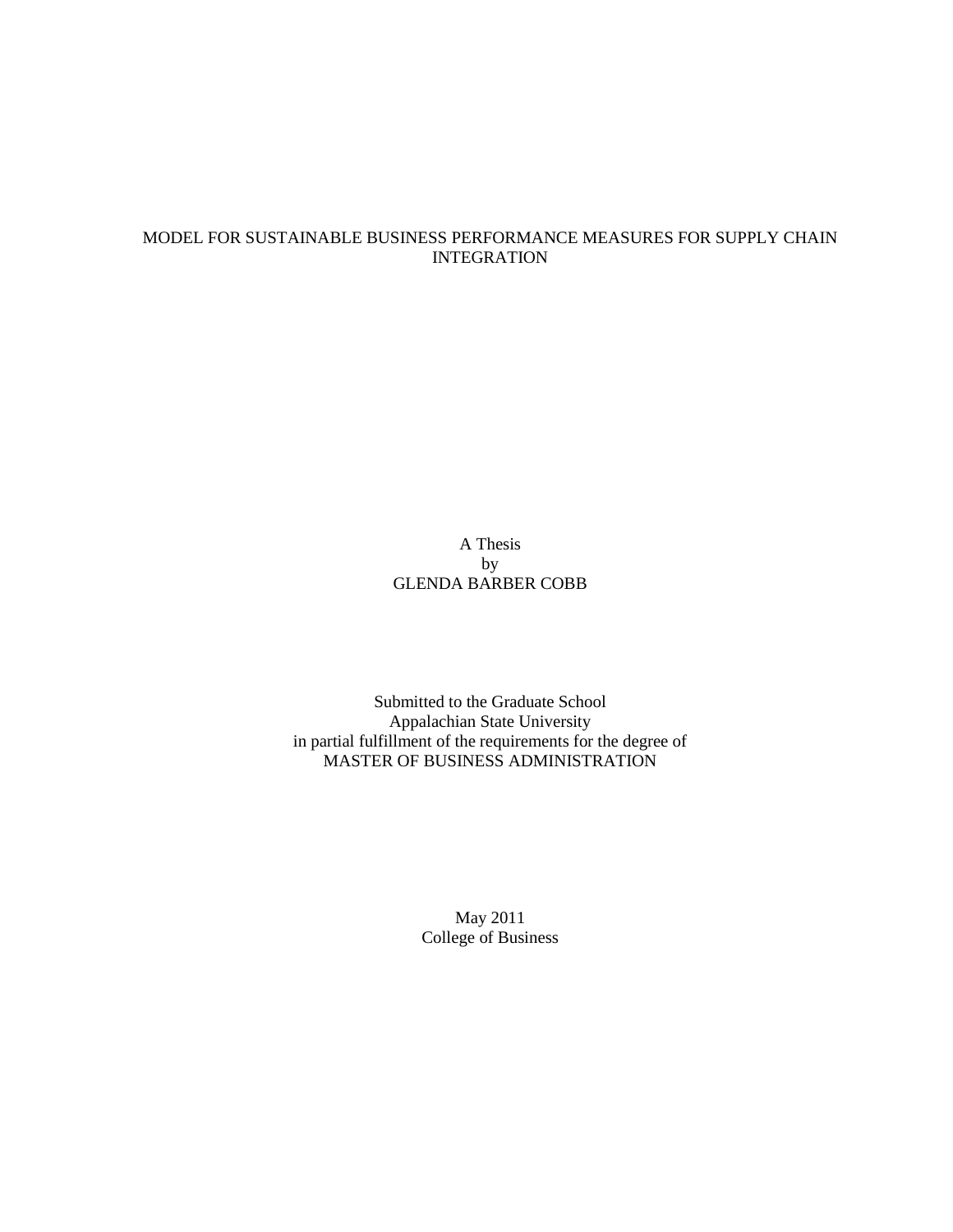# MODEL FOR SUSTAINABLE BUSINESS PERFORMANCE MEASURES FOR SUPPLY CHAIN INTEGRATION

# A Thesis by GLENDA BARBER COBB May 2011

APPROVED BY:

Richard Crandall Chairperson, Thesis Committee

\_\_\_\_\_\_\_\_\_\_\_\_\_\_\_\_\_\_\_\_\_\_\_\_\_\_\_\_\_\_\_\_\_\_\_\_\_\_\_\_

\_\_\_\_\_\_\_\_\_\_\_\_\_\_\_\_\_\_\_\_\_\_\_\_\_\_\_\_\_\_\_\_\_\_\_\_\_\_\_\_

\_\_\_\_\_\_\_\_\_\_\_\_\_\_\_\_\_\_\_\_\_\_\_\_\_\_\_\_\_\_\_\_\_\_\_\_\_\_\_\_

\_\_\_\_\_\_\_\_\_\_\_\_\_\_\_\_\_\_\_\_\_\_\_\_\_\_\_\_\_\_\_\_\_\_\_\_\_\_\_\_

\_\_\_\_\_\_\_\_\_\_\_\_\_\_\_\_\_\_\_\_\_\_\_\_\_\_\_\_\_\_\_\_\_\_\_\_\_\_\_\_

Sandra Vannoy Member, Thesis Committee

Charlie Chen Member, Thesis Committee

Joseph Cazier Director, Master of Business Administration

Edelma D. Huntley Dean, Research and Graduate Studies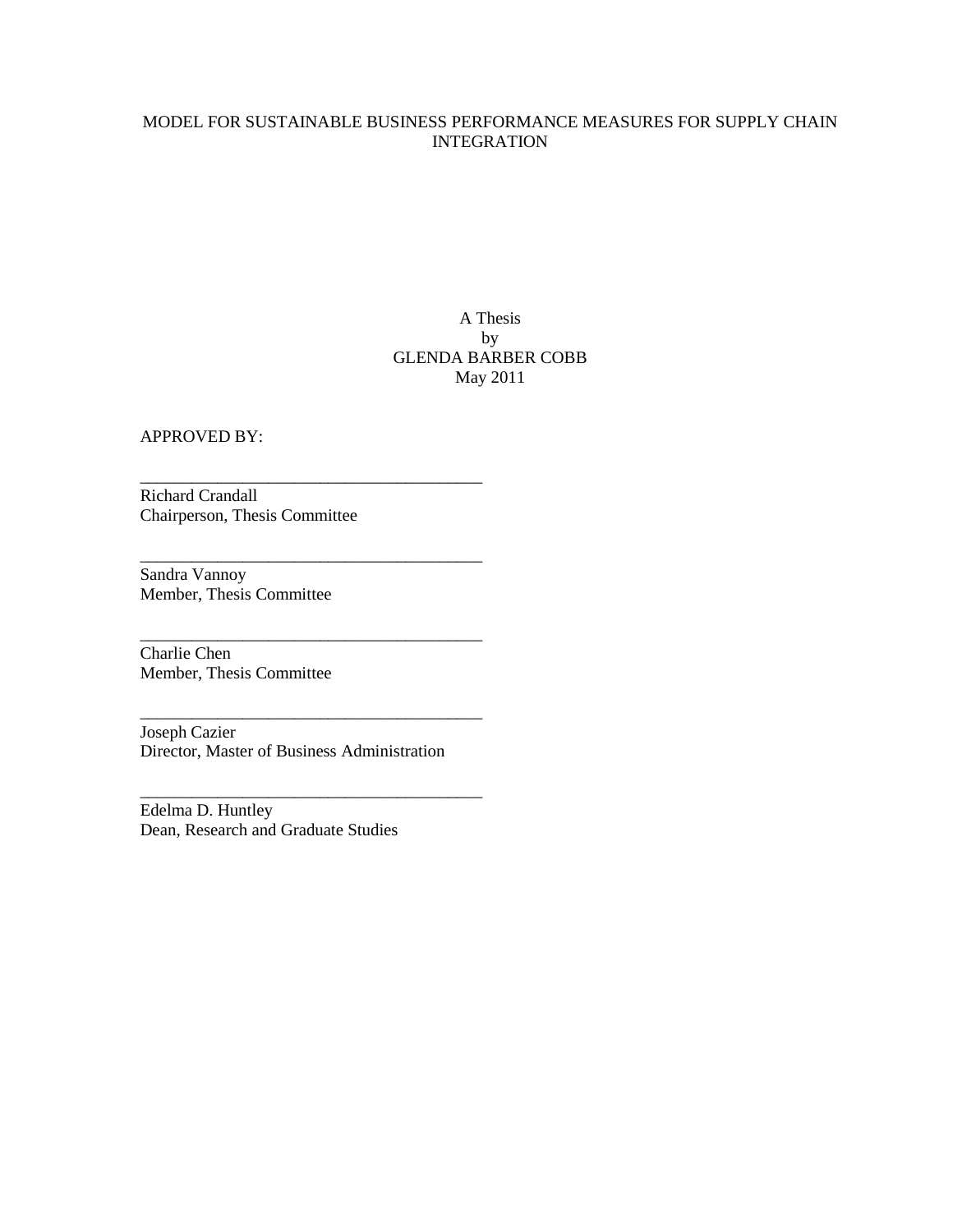Copyright by Glenda Barber Cobb 2011 All Rights Reserved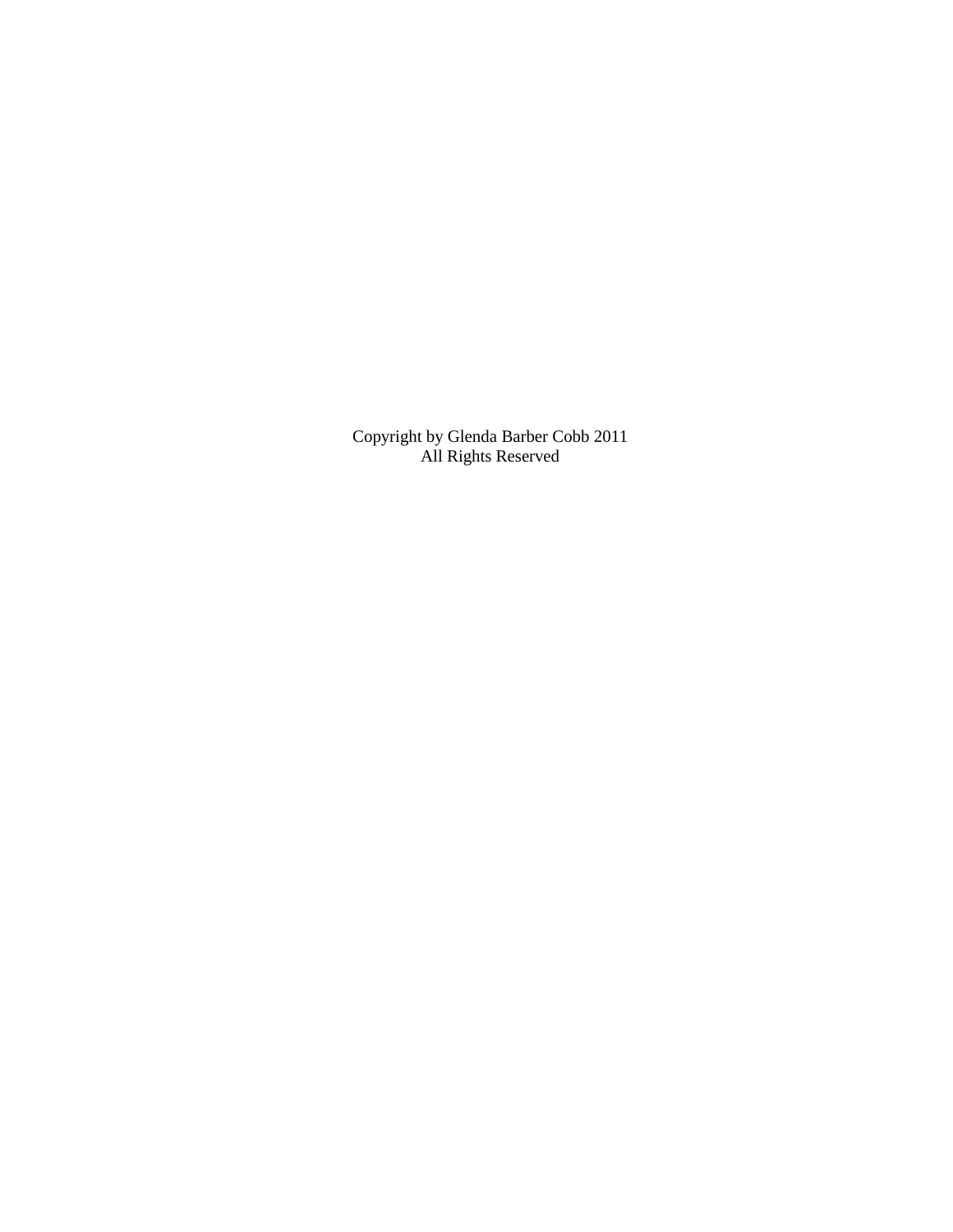## ABSTRACT

## MODEL FOR SUSTAINABLE BUSINESS PERFORMANCE MEASURES FOR SUPPLY CHAIN INTEGRATION (May 2011)

Glenda Barber Cobb, B.S., Indiana University

M.B.A., Appalachian State University

Chairperson: Richard Crandall

 Many companies have made a commitment to sustainable business and compile annual sustainability reports. As they attempt to measure their performance in social and environmental efforts, each company develops their own measurement system, as standardized models currently do not exist. A standard model for sustainable business performance measurement will ease the way for companies to begin recording and reporting their sustainable goals. It should encourage many firms to enter the sustainable business arena. The standardization of measurement will guide companies to quantify actual impact. It will also greatly aid any company working to integrate sustainable business activities across companies in the supply chain.

 In search of best practices in CSR reporting, along with similarity in process, this research methodology compares CSR reports for three high-profile companies from different industries. The reports are compared and analyzed for consistencies and differences. Consistencies are analyzed to determine if they constitute best practices. Differences are analyzed to ascertain if they relate to the differences in industries.

 The data from the analysis are used to build a foundation model, one that can be built upon to create a standard model that crosses industries. The foundation model construct identifies a process, combines best practices, fills in gaps, and strives to reflect the true effect of sustainable business efforts.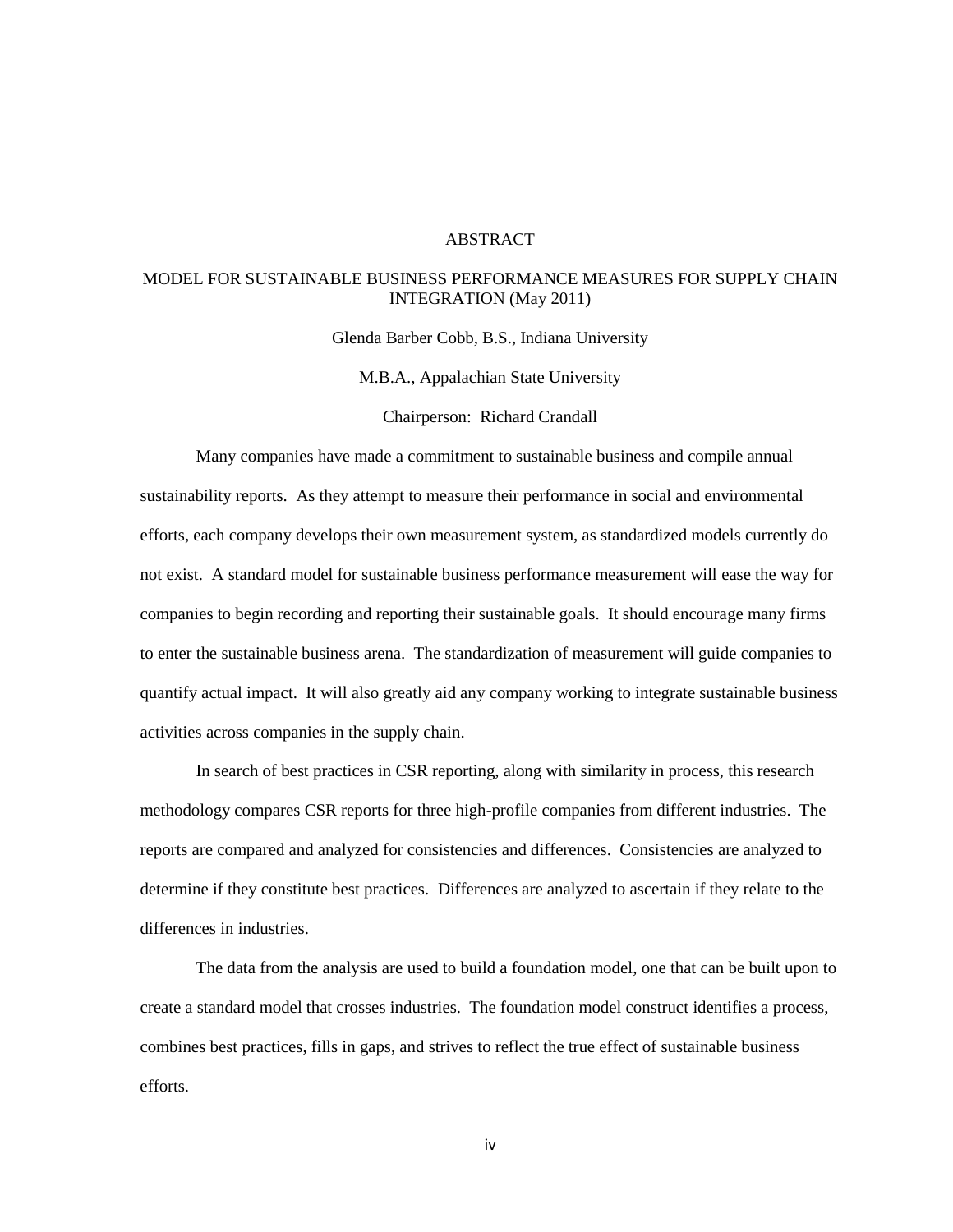The analysis of the CSR reports of the three diverse companies did uncover similarity in process. The companies share many of the same long-term goals and use similar strategies in pursuit of those goals. Their performance measurements have some variance, but best practices did seem to emerge.

The research is able to suggest a beginning process and best practices to follow. It is a very basic model construct, but lays the foundation for future research to build upon. It creates the base model for future work that may someday measure what is currently considered intangible.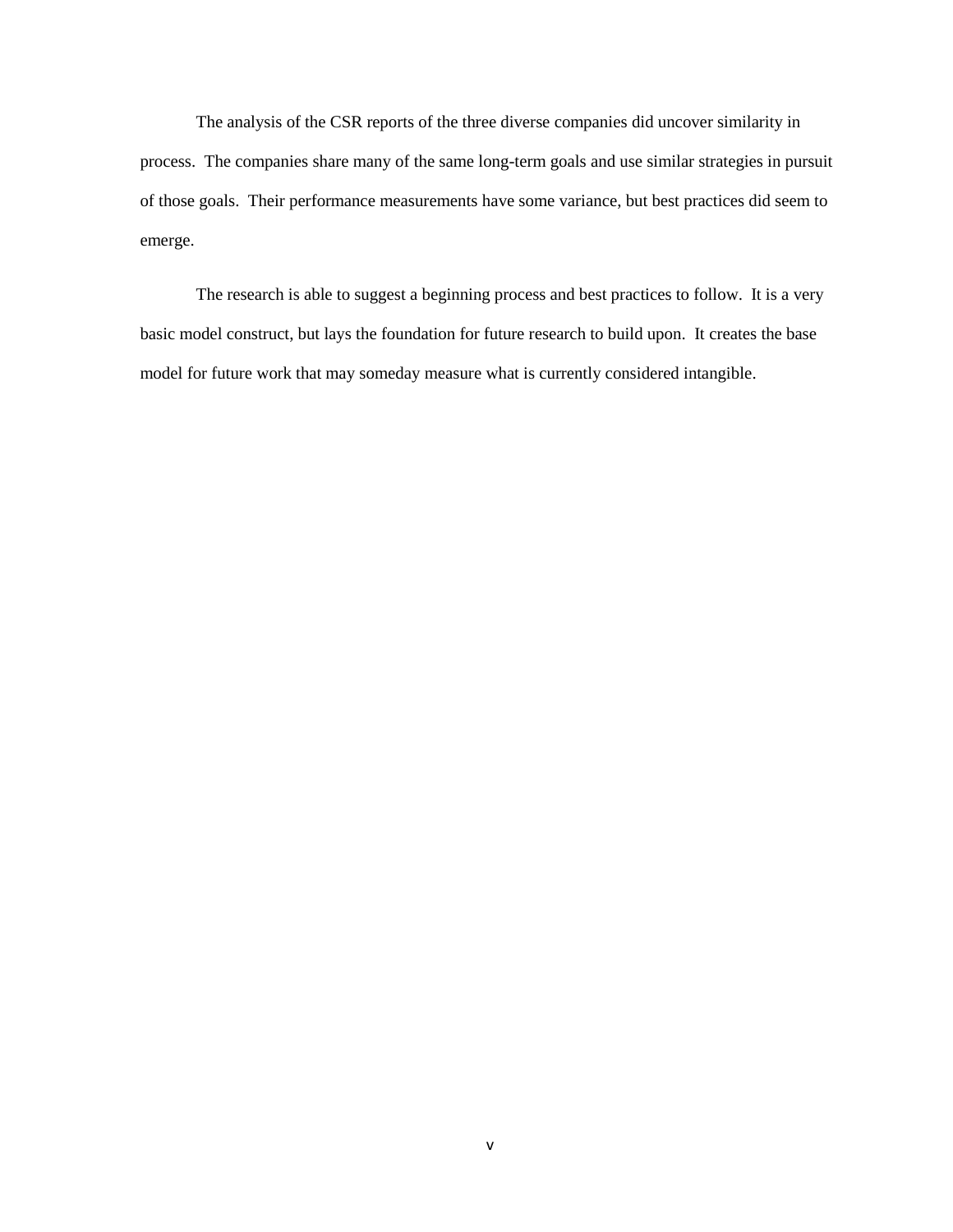# TABLE OF CONTENTS

| <b>ABSTRACT</b>                             |                |  |  |
|---------------------------------------------|----------------|--|--|
| <b>INTRODUCTION</b>                         | $\mathbf{1}$   |  |  |
| LITERATURE REVIEW                           |                |  |  |
| The Scope of Sustainable Business Addressed | $\overline{4}$ |  |  |
| Approaches to Sustainable Business          | 5              |  |  |
| DESCRIPTION OF THE RESEARCH<br>$\tau$       |                |  |  |
| Methodology                                 | $\overline{7}$ |  |  |
| Companies Chosen                            | 8              |  |  |
| Proctor & Gamble                            | $\, 8$         |  |  |
| Disney                                      | 10             |  |  |
| Interface                                   | 11             |  |  |
| CONSISTENCIES FROM THE CSR REPORTS          |                |  |  |
| The Implementation                          | 13             |  |  |
| P&G's Running Start                         | 13             |  |  |
| Disney's History of Nature Protection       | 15             |  |  |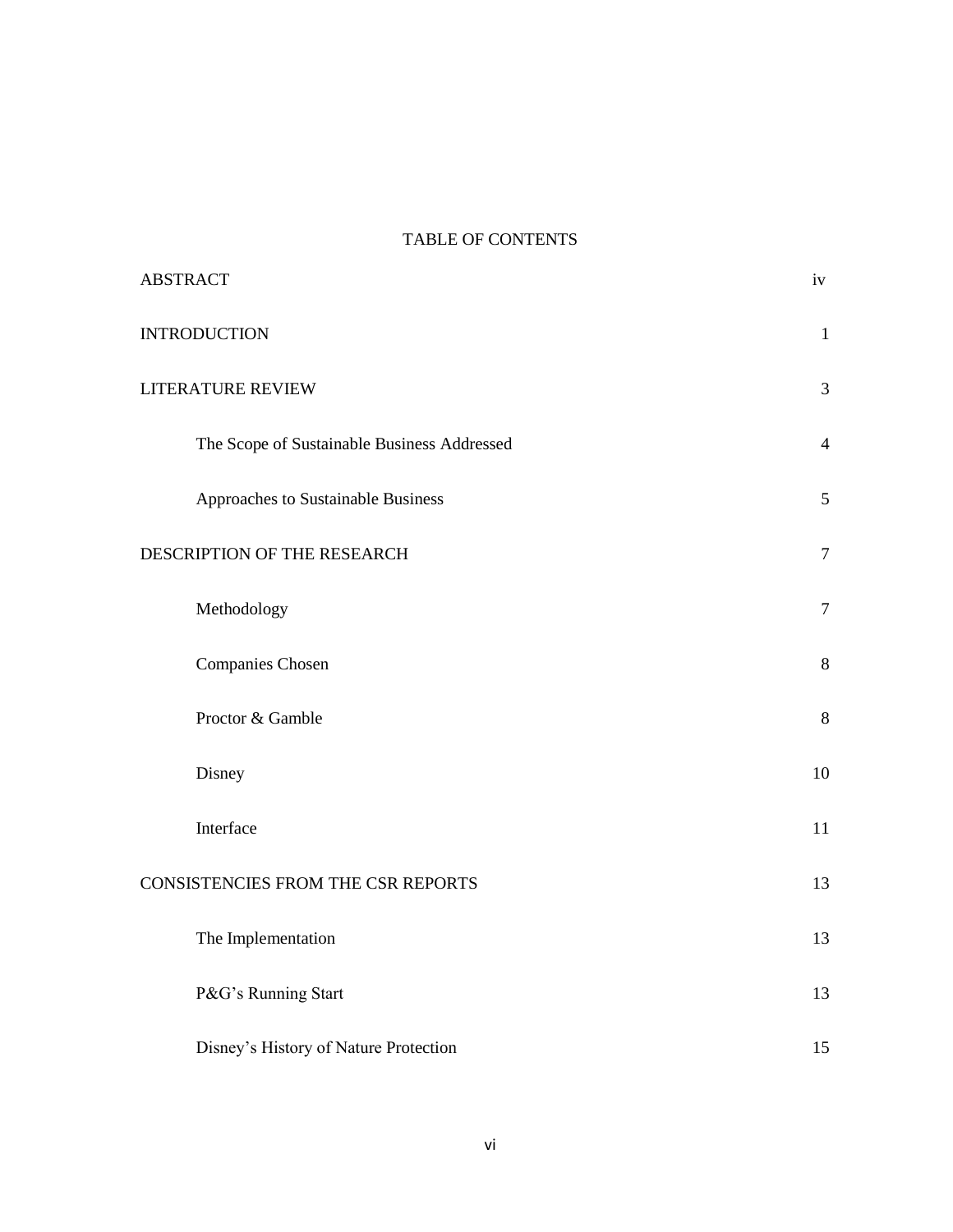|                    | Interface                                            | 16 |
|--------------------|------------------------------------------------------|----|
|                    | Commonalities in Implementation                      | 17 |
|                    | Common Long-Term Goals Committed to on Public Record | 17 |
|                    | <b>Similar Strategies</b>                            | 19 |
|                    | PERFORMANCE MEASURES                                 | 21 |
|                    | <b>Waste Reduction</b>                               | 21 |
|                    | Water and Energy Conservation                        | 22 |
|                    | <b>Reducing Emissions</b>                            | 23 |
|                    | Product Footprint                                    | 24 |
|                    | Packaging                                            | 25 |
|                    | Raw Materials from Recycled Sources                  | 26 |
|                    | THE BENEFITS OF SUSTAINABILITY                       | 28 |
|                    | RECOMMENDED PROCESS                                  |    |
|                    | <b>Future Research</b>                               | 30 |
| <b>WORKS CITED</b> |                                                      | 31 |
| <b>VITA</b>        |                                                      | 33 |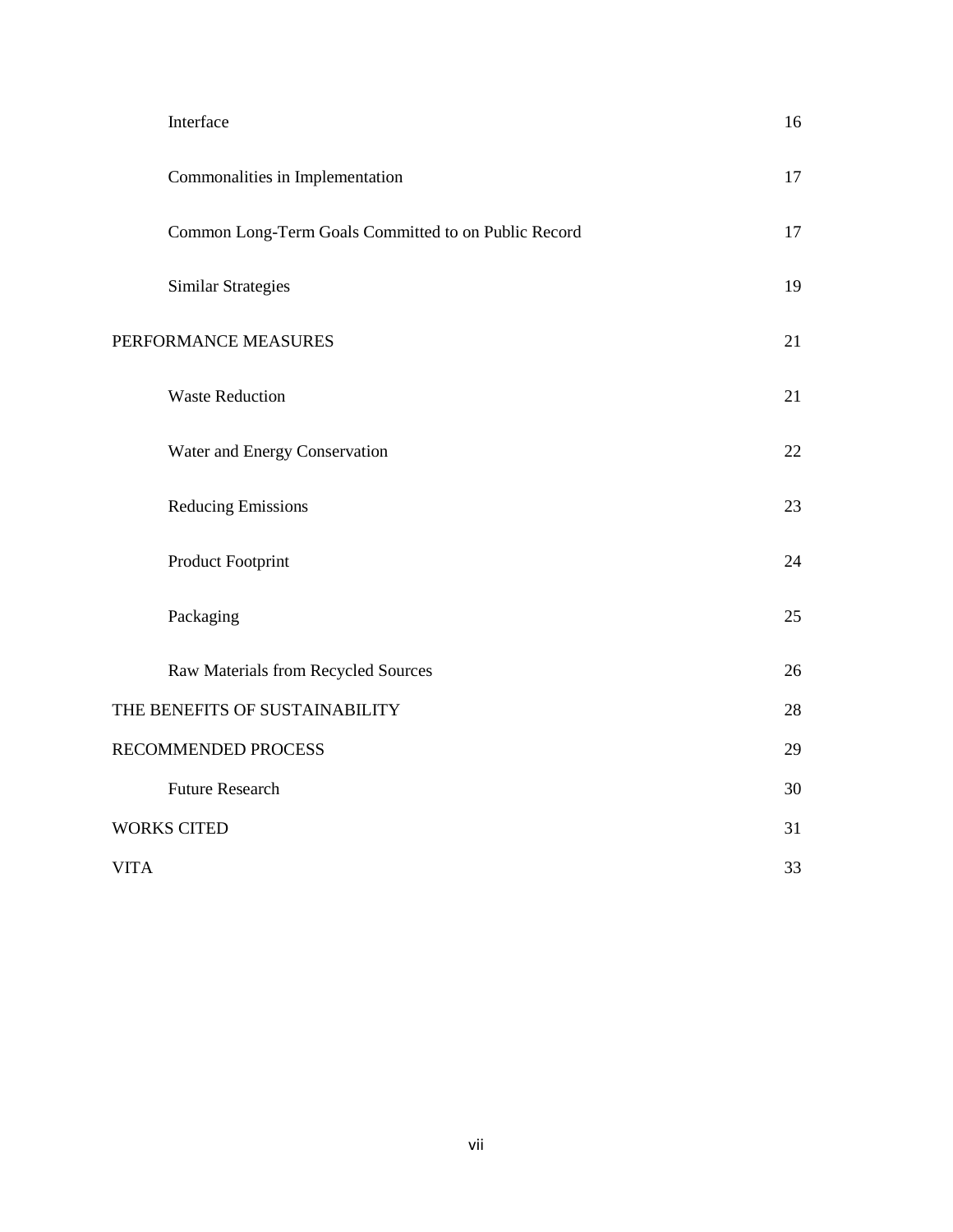## **INTRODUCTION**

Many companies have made a commitment to sustainable business and compile annual sustainability reports. They attempt to measure their performance in social and environmental efforts. Each company develops their own measurement system, as standardized models currently do not exist.

A standard model for sustainable business performance measurement may ease the way for companies to begin recording and reporting their sustainable goals. Such a model should encourage many companies to enter the sustainable business arena. The standardization of measurement will guide companies to quantify actual impact. That standardization will also greatly aid any company working to integrate sustainable business practices across companies in the supply chain.

Companies struggle to quantify decisions involving intangible and qualitative benefits. Sustainable business practices are high on the list of benefits that need a standardized performance measurement. As companies strive to maximize their Triple Bottom Line, they find difficulty in proper measurement and reporting of the gains they have made in both social and environmental efforts.

This exploratory study is aimed to help build a foundation for a standard model. The examination and analysis of CSR reports from respected companies with significant CSR backgrounds is geared to determine if a similar process in the implementation of sustainable business policies emerges. The research aims to identify best practices that can be applied in various industries. The hope is to encourage and give guidance to companies who wish to enter the business

1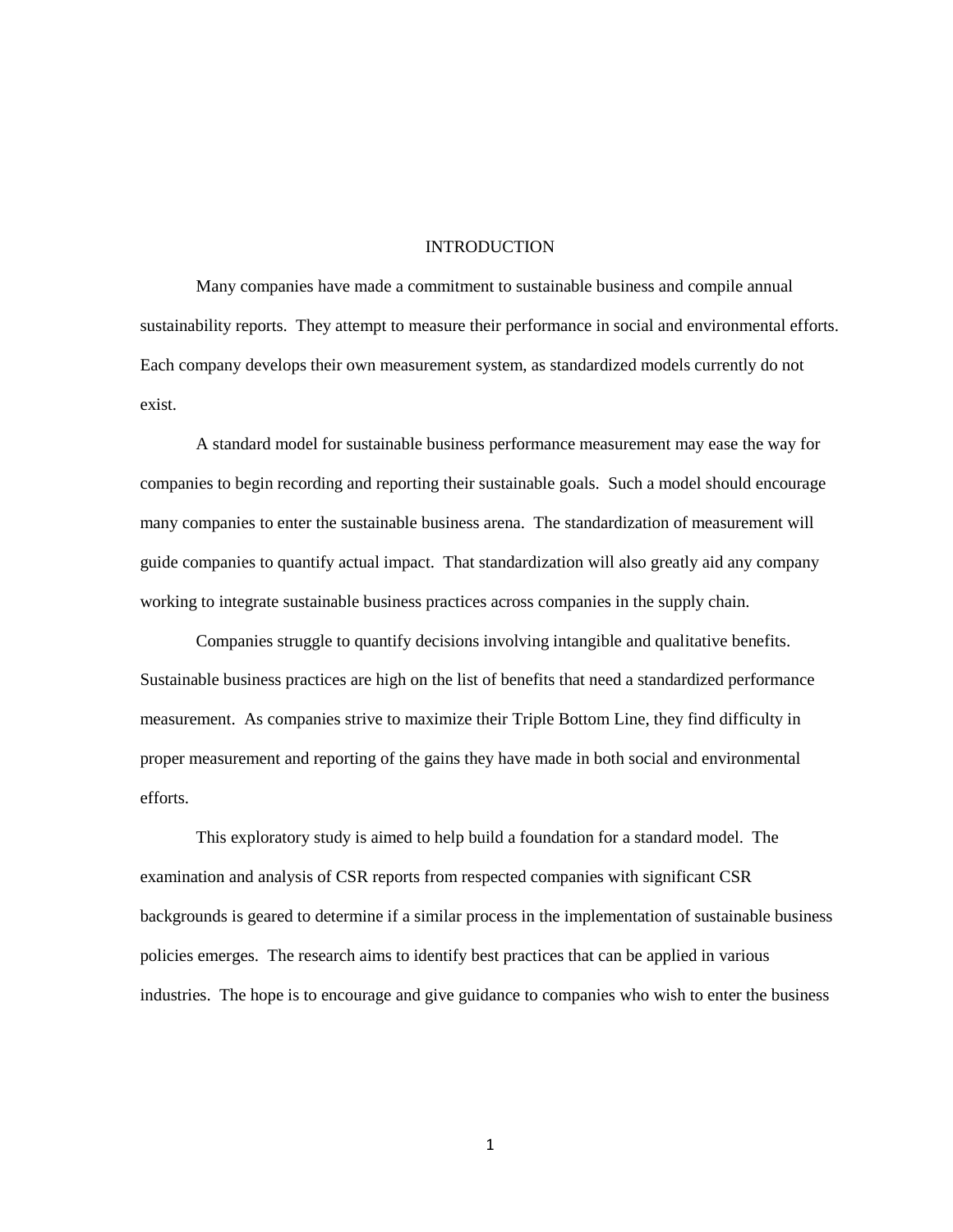world of sustainability. If a process can be uncovered for implementing sustainable business activities, and measurements identified to evaluate performance in the most common areas, then a standard platform emerges for future research to build upon.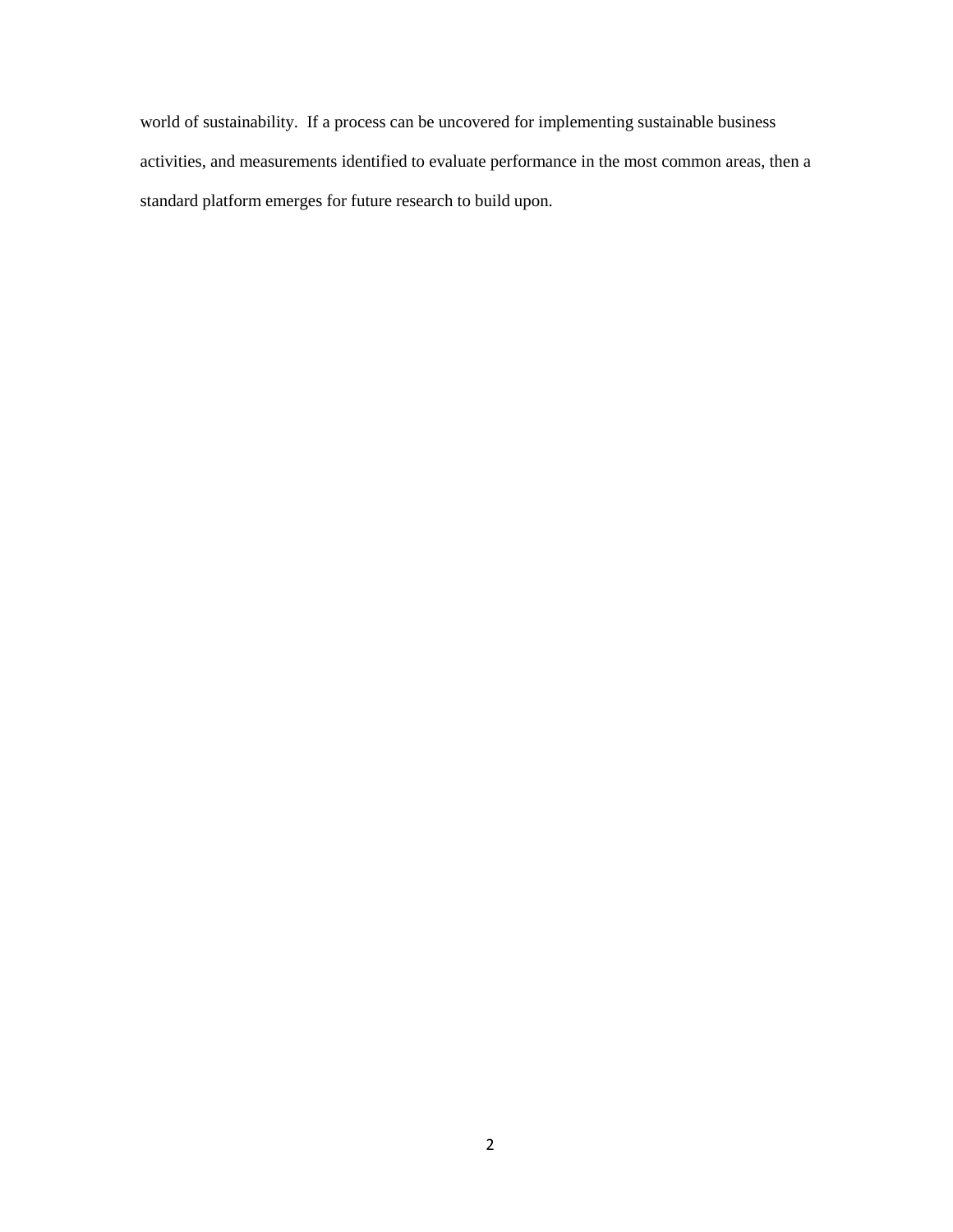## LITERATURE REVIEW

Sustainable business is becoming a major strategic initiative of many companies. Implementation of such initiatives is followed by measurement of performance. Common performance measurements have not been set, but would greatly benefit the sustainable business movement (Olson, Haapala, and Okudan 2).

> Consumers, environmental activists, and social responsibility policies, among other drivers, are all pressuring companies to become more sustainable. Finding best practices and building applicable models can help companies achieve this goal. The aim is to determine what activities will help companies achieve the triple bottom line, which positively affects environmental, social and economic performance for longterm economic benefit. This requires creativity and strategic company vision. (Olson, Haapala, and Okudan 2)

Finding those best practices and building an applicable model is the goal of this exploratory research of performance measurements for sustainable business progress. It is beyond the scope of this project to build a complete model, but instead the study intends to create a platform model and a process for companies to follow in their sustainable endeavors.

A widely accepted, standardized measurement system for the impact that companies have on the environment is needed for consumers, as well. Customer preferences increasingly favor environmental responsibility and those customers wish to support environmental friendly products. Without an accurate measurement of how the products they purchase and the companies they support affect the environment, consumers have no real value on which to base their purchasing decisions. A standard measurement could help instill consumer trust in the messages they hear in marketing materials about the products they use and the firms they support. "Some companies that advertise

3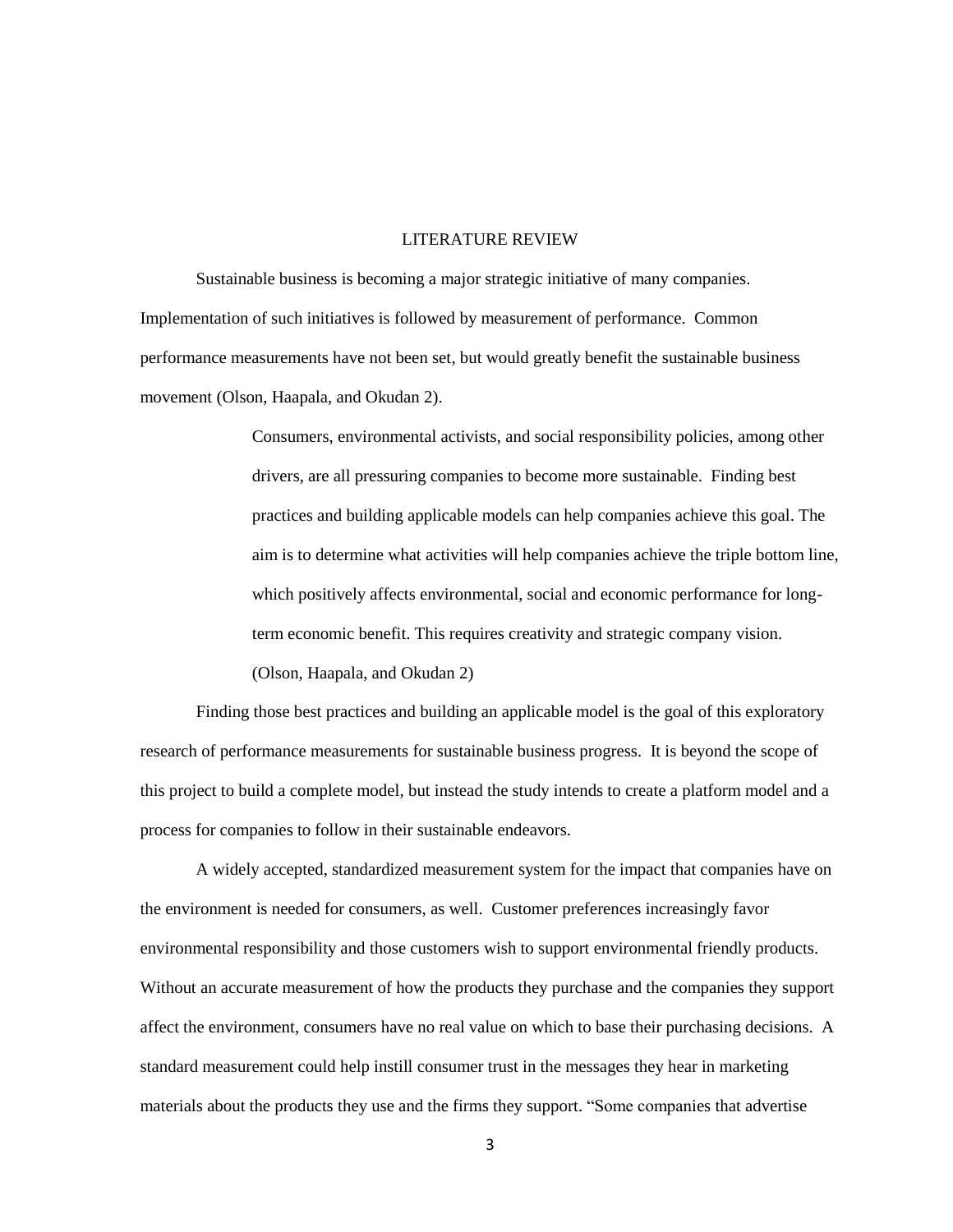products as being 'green' do not even have an environmental policy or report," Olson, Haapala, and Okudan report (Olson, Haapala, and Okudan 2). Reporting annual measurements in a consistent manner can go a long way to help build trust.

Olson, Haapala, and Okudan point to poor information sharing between departments, as well as between a company and the various participants in the supply chain and distribution network, for the difficulty in performance measurement. They argue that improved levels of trust and reputation between participants can be gained with sustainable business reporting (Olson, Haapala, and Okudan 2).

#### The Scope of Sustainable Business Addressed

The International Institute for Sustainable Development (IISD) defines sustainable business as "adopting business strategies and activities that meet the needs of the enterprise and its stakeholders today, while protecting, sustaining and enhancing the human and natural resources that will be needed in the future" (IISD). Ray Anderson of Interface uses a more strict definition: "taking nothing from the earth that is not rapidly and naturally renewable, and doing no harm to the biosphere" (Todd).

This research focuses on environmental responsibility, without delving into the realms of social responsibility. It is simply beyond the scope of the project and left for future study. The main question the research seeks to answer is: How do companies measure progress in today's sustainable movement?

In order to use the information obtained in the process of answering this question to the benefit of firms' sustainable efforts, the following additional questions are also addressed: How does a company begin an environmental program? How does a company know what environmental issues to focus on?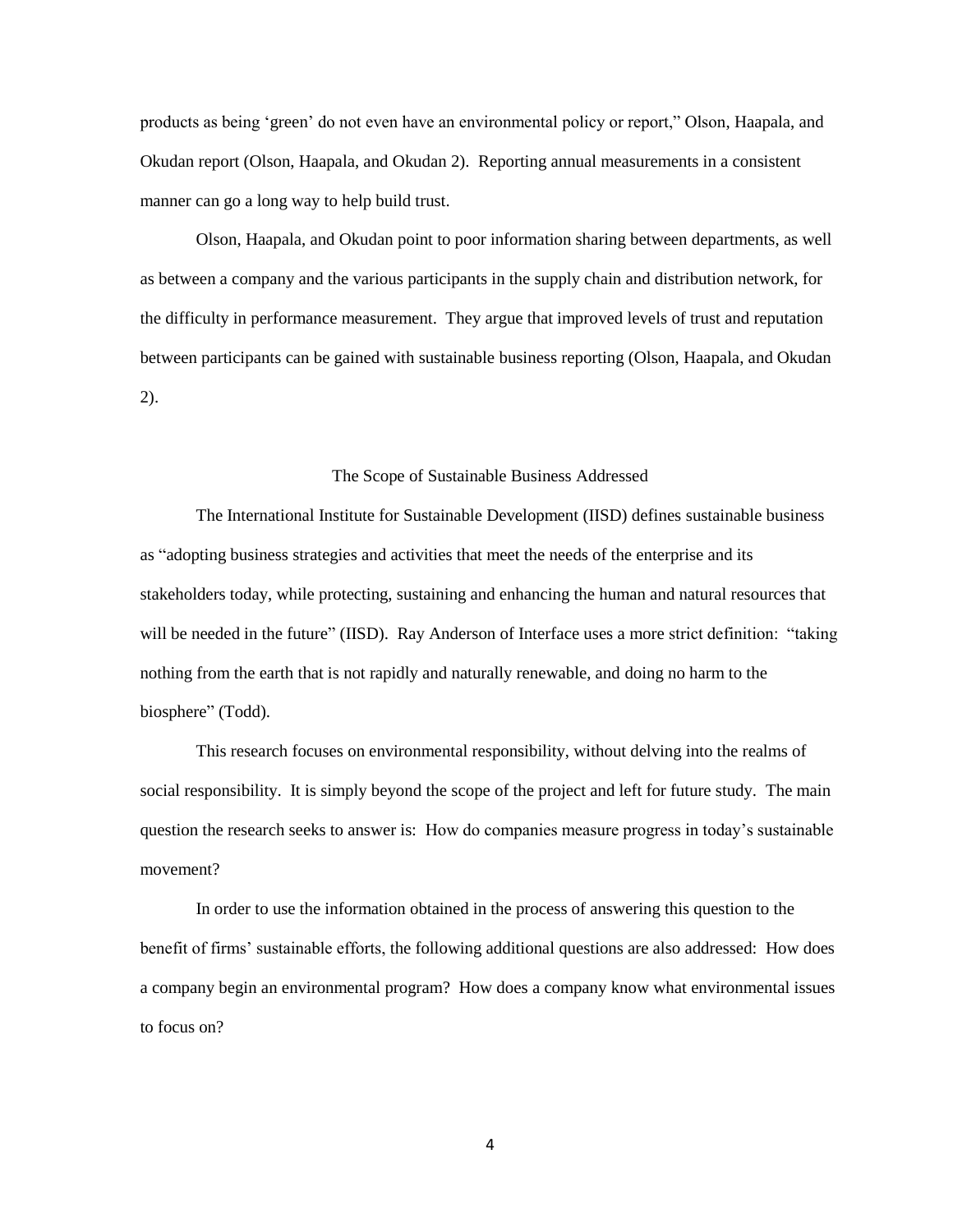#### Approaches to Sustainable Business

Efficiency, control systems, and innovation are viable places for sustainable improvements to begin (Orti, Cavenaghi, and Albino 17). Efficiency eliminates waste and conserves energy. Control systems improve efficiency. Innovation can achieve product design for reuse or for recycle. Companies can further reach out to protect ecosystems and natural habitats. Goals can be set for length of time to reach zero consumption of nonrenewable resources (Olson, Haapala, and Okudan 3).

Orti, Cavenaghi, and Albino side knowledge and innovation against incompetence, destruction and waste in the battle for increased sustainability. Knowledge and innovation improve products and services, thus improving consumer satisfaction. Improved satisfaction, in turn, increases customer loyalty and market share. Higher market shares lead directly to higher profits and returns (Orti, Cavenaghi, and Albino 17). Therefore, if the antithesis of knowledge and innovation is incompetence, destruction and waste, then those are the things that must be done away with to improve sustainability.

Identifying areas in which to improve and working on them is over-simplifying. Arguments have been made that sustainability must be approached in a holistic manner. Olson, Haapala, and Okudan point to two necessary elements in sustainable strategy. First is a sustainable vision. Second is a plan to make the vision happen. The broad viewpoints, they point out, encompass several areas simultaneously. These areas include design, materials, the supply chain, and manufacturing processes (Olson, Haapala, and Okudan 3).

Additional argument for a holistic approach is the need for the sustainable efforts to include the entire supply chain. Integration of a sustainable business strategy throughout the supply chain is critical to the true success of a sustainability campaign. Various suppliers will have different levels of sustainability for manufacturing the same product, depending on their location, procurement and manufacturing procedures. Sustainable Supply Chain Management involves coordinating efforts, aimed at reaching an organization's sustainable business goals, with the key partners in the supply chain (Olson, Haapala, and Okudan 3)*.* 

5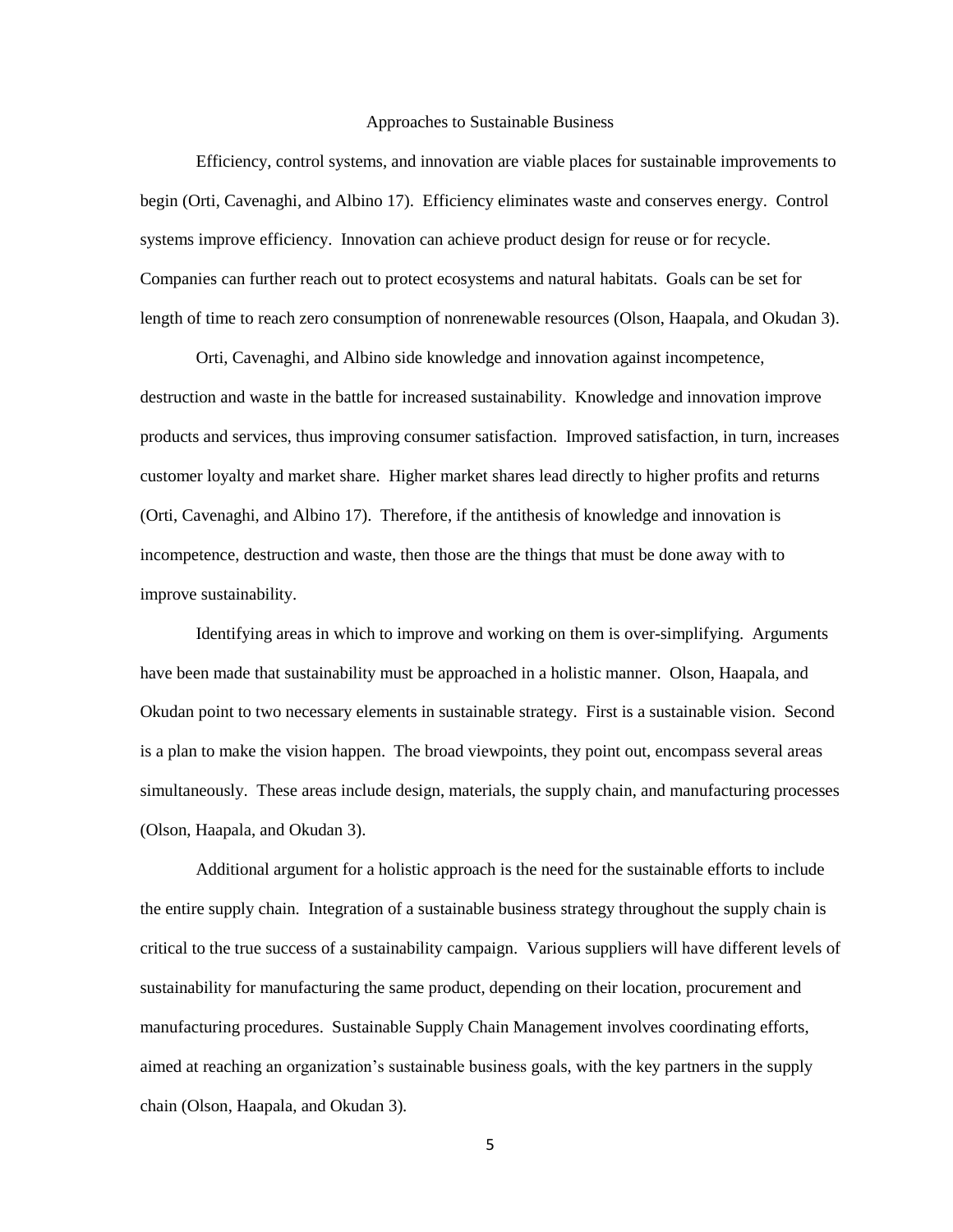The triple bottom line encompasses goals for profit and social and environmental responsibility. Companies that strive for all three are reported to measure higher profitability than those that focus on only profit or even on profit and just one area of responsibility (Olson, Haapala, and Okudan 2). Therefore, even though the scope of this research is limited to environmental efforts and progress, a company should not forget to include the social aspect of responsibility goals.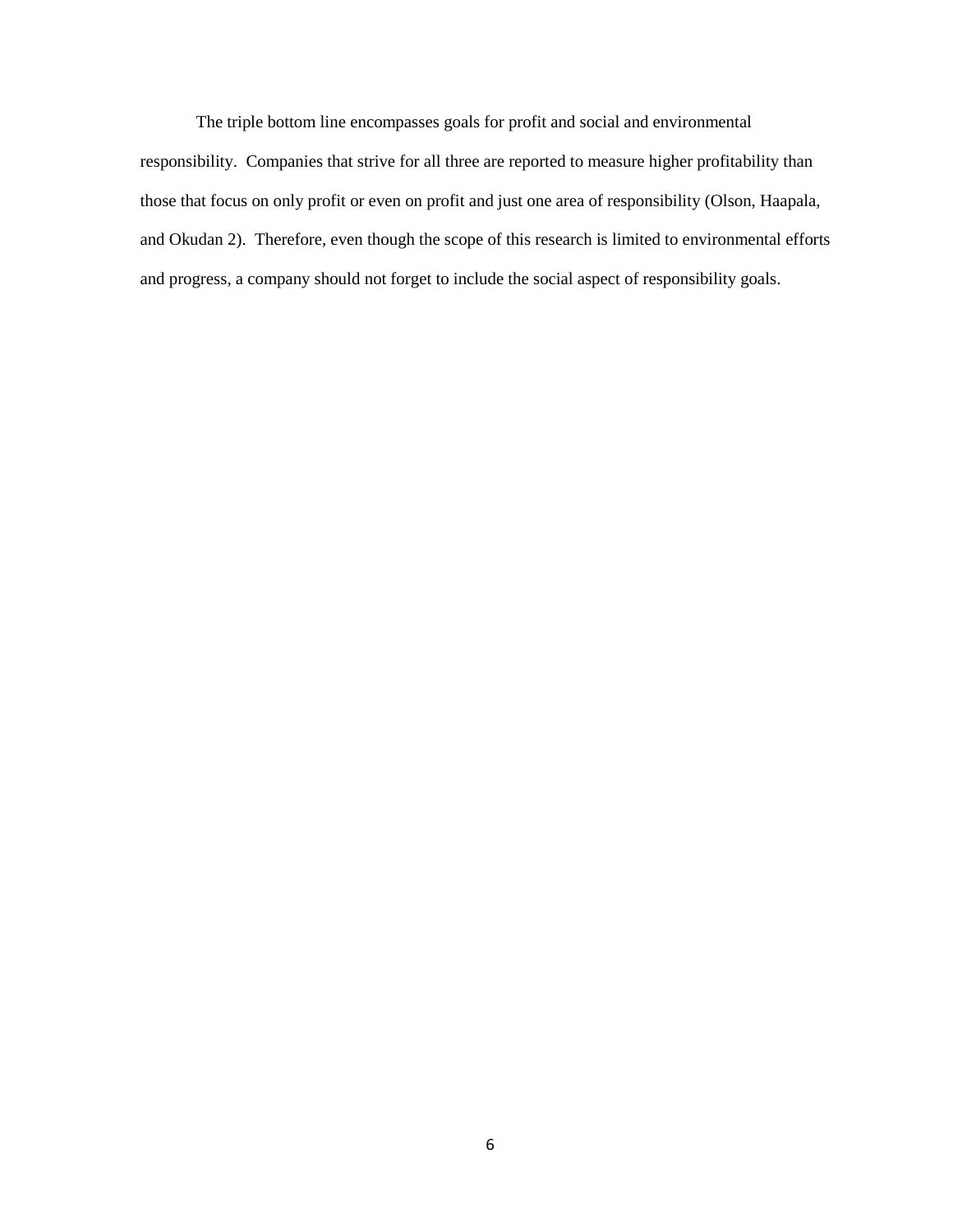## DESCRIPTION OF THE RESEARCH

### Methodology

As companies take action to improve their triple bottom line, measurements are needed to evaluate performance. As profit measures economic growth, metrics are needed for social and environmental impact improvements. For the sustainability measures to have utility, they must be "relevant, comprehensive, meaningful, reliable, cost effective, timely and quantitatively measurable" (Olson, Haapala, and Okudan 3).

In search of best practices in CSR reporting, along with similarity in process, the research methodology compares CSR reports for three high-profile companies. The attributes desired in the companies studied include:

- 5+ years of CSR reporting, for experience in the practice
- Inclusion in different industries, for wider applicability
- Utilization of a holistic approach to sustainability, for an all-encompassing, broad perspective
- Express commitment to significant long-term goals, for dedication and high ideals
- Awards and press for sustainable business efforts, for evidence of success

Once the companies are identified and their most recent CSR reports printed, the reports are compared and analyzed. Comparison notes consistencies and differences. Consistencies are analyzed to determine if they constitute best practices. Do the measures represent "relevant, comprehensive, meaningful, reliable, cost effective, timely and quantitatively measurable" data (Olson, Haapala, and Okudan 3)? Differences are analyzed to ascertain if they relate to the differences in industries. Is one measurement better than the others, or should they be used in conjunction with one another?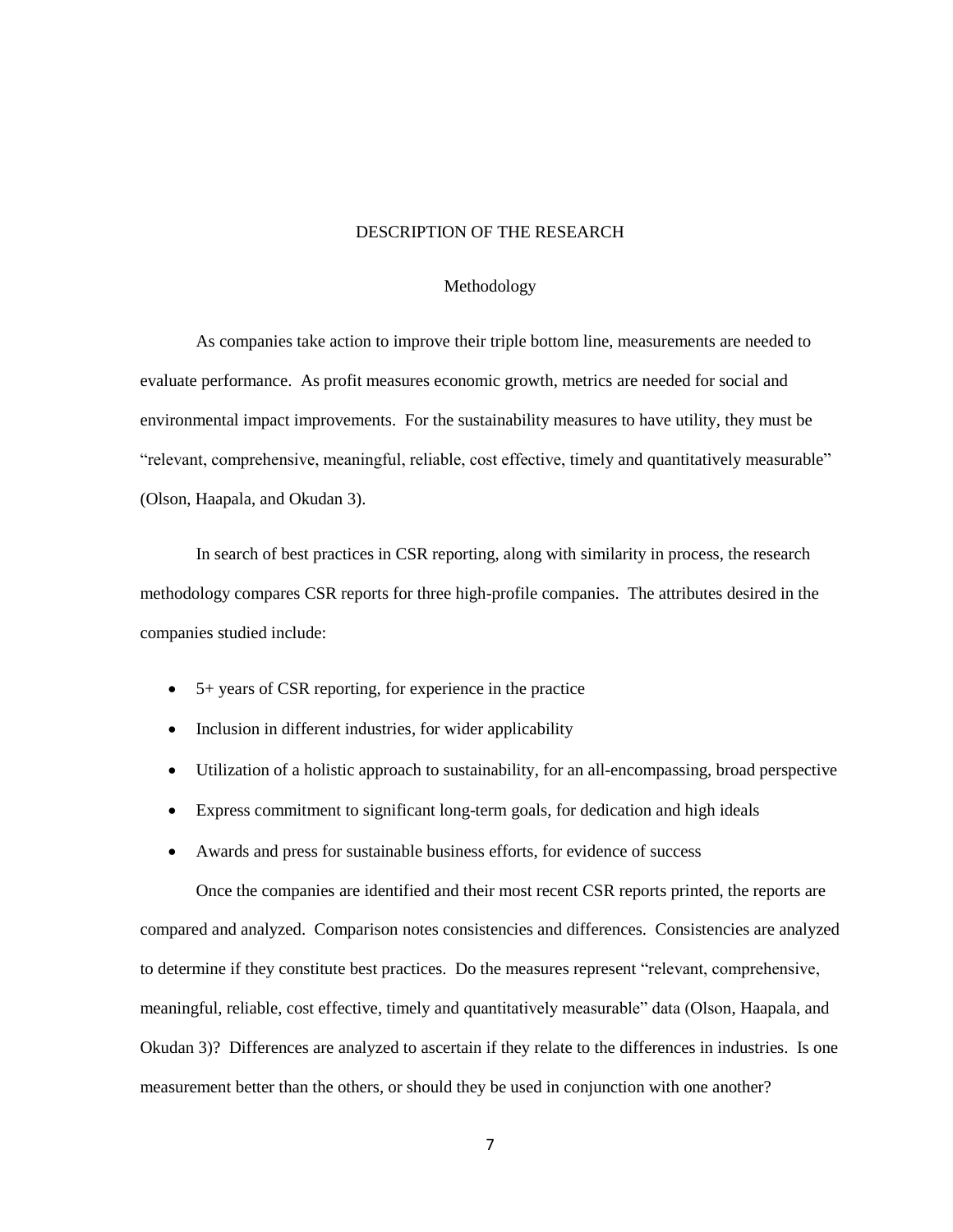Additional questions considered during analysis are: Are there additional measurements that could have been taken? Are the companies approaching this similarly? Is there a process that others can follow?

The data from the analysis are used to build a foundation model, one that can be built upon to create a standard model that crosses industries. The foundation model construct identifies a process, combines best practices, fills in gaps, and strives to reflect the true effect of Sustainable Business practices.

## Companies Chosen

The companies whose CSR reports were chosen for analysis are Proctor & Gamble, Disney, and Interface. The three companies' CSR reports are very easy to find on their corporate website. In fact, the companies' individual websites all have easily identifiable CSR tabs for links to company sustainability information.

## Proctor & Gamble

P&G, the largest consumer packaged goods company in the world, has filed 12 annual Sustainability Reports beginning in 1999. The *2010 Sustainability Report* is 82 pages of full color, filled with information, and very reader friendly. Len Sauers, P&G Vice President of Global Sustainability, refers to the company as having a "track record of taking a holistic, end-to-end approach to environmental sustainability" (P&G 2010 Sustainability Report).

The P&G *2010 Sustainability Report* continues on the subject of the holistic approach saying, ―Our sustainability work goes beyond the core of our manufacturing operations, extending to a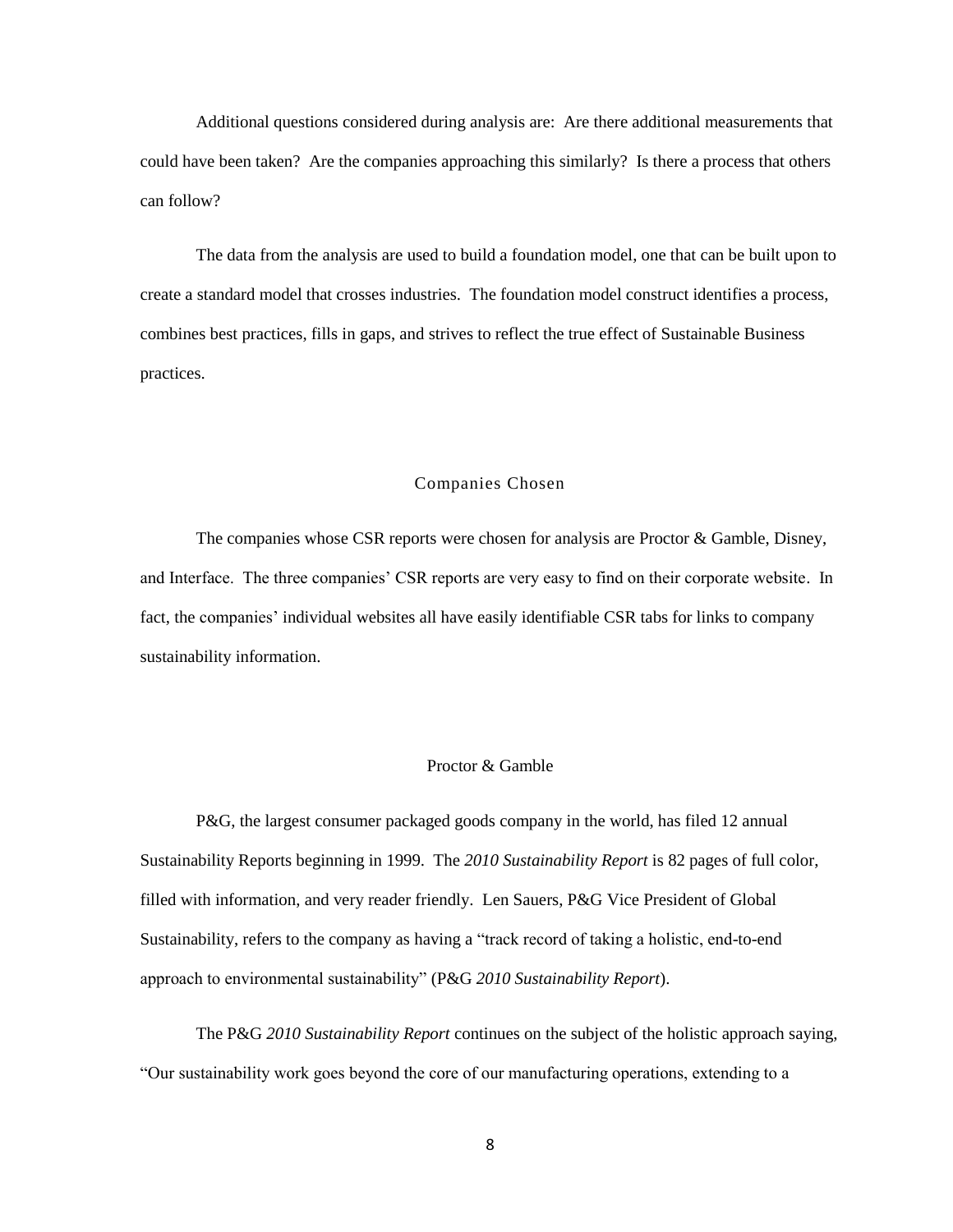holistic end-to-end view of opportunities. We deliver strong results across the supply chain, ranging from manufacturing to finished product logistics—engaging our suppliers throughout the process." The holistic approach incorporates five strategies: products, operations, social responsibility, employees, and stakeholders (P&G *2010 Sustainability Report*).

The significant long-term goals written expressly in the report include:

- Using 100% renewable or recycled materials for all products and packaging
- Having zero consumer waste go to landfills
- Designing products to delight consumers while maximizing the conservation of resources
- Powering plants with 100% renewable energy
- $\bullet$  Emitting no fossil-based CO<sub>2</sub> or toxic emissions
- Delivering effluent water quality that is as good as or better than influent water quality with no contribution to water scarcity
- Having zero manufacturing waste go to landfills (P&G *2010 Sustainability Report*)

The multiple awards and recognition requirement was easily met. P&G has received the United Nations World Environment Center Gold Medal, the US EPA Energy Star Certification, the Ron Brown Award for Corporate Leadership, the European Business Award for corporate sustainability, the Stockholm Industry Water Prize, the Presidential Green Chemistry Award and was named to the Global 100 Most Sustainable Corporations in the World (*P&G Heritage & Recognition*). "P&G has been a member of the FTSE4Good and Dow Jones Sustainability Index (DJSI) since their inception" (P&G 2010 *Sustainability Report*). The company has joined the U.S. Department of Energy's Save Energy Now LEADER Program. In 2010, P&G's solid progress in diversity and inclusion was recognized in many global and U.S. surveys:

- FORTUNE's World's Most Admired Companies ranked 6 overall and 1 in industry
- FORTUNE's "Blue Ribbon Company" Top Companies for Leaders ranked 2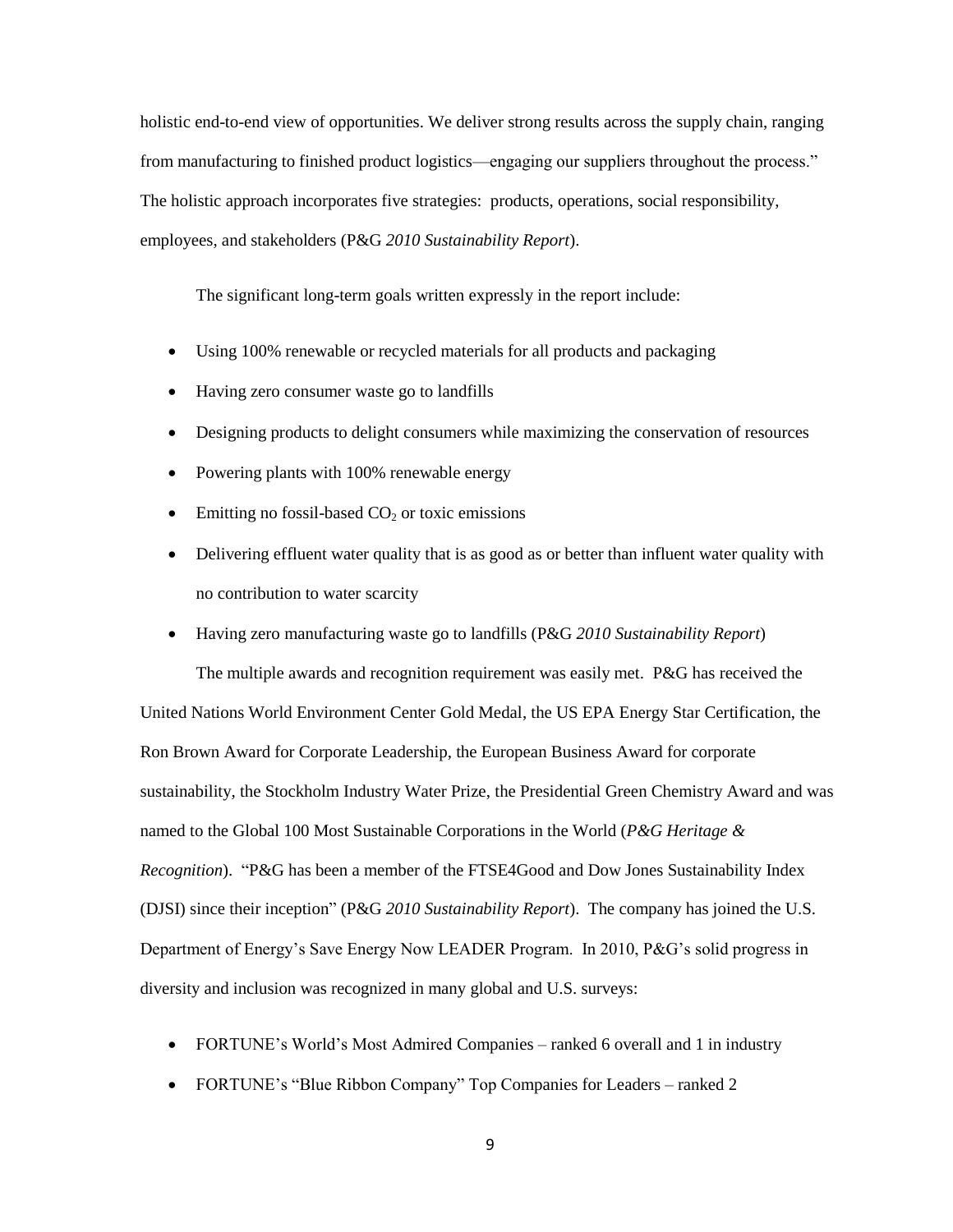- Diversity Inc. Top Companies for Diversity ranked 18
- Diversity Inc. Top Global Diversity Companies ranked 6
- Diversity Inc. Top 10 Companies for People with Disabilities ranked 3
- Working mother "Working Mother Hall of Fame, 2005" included in Top 10 Companies for Executive Women
- NAFE Best Companies for Multicultural Females ranked in top 5
- Black Enterprise Best Companies included in Top 40 Companies for Diversity
- Human Rights Campaign rated a "100" on Corporate Equality Index
- ABILITY magazine 2010 Best Practices Award (P&G *2010 Sustainability Report*)

## Disney

Disney, a leader in the entertainment industry, has filed CSR reports since 2003, and annual environmental reports since 1989. The Walt Disney Company *2010 Corporate Citizenship Report* is 89 pages. In line with that of P&G, Disney's CSR report is full color, filled with information, and very reader friendly (Walt Disney Co. *2010 Corp. Citizenship Report*).

Disney's approach to sustainability is also holistic, with five areas of strategic focus: children and family, content and products, the environment, community, and workplaces. The company's express written long-term goals have significant value. The goals are as follows:

- Realize zero net direct greenhouse gas emissions from burning fuels
- Decrease indirect greenhouse gas emissions from electric consumption
- Minimize water consumption
- Minimize product footprint
- Realize zero waste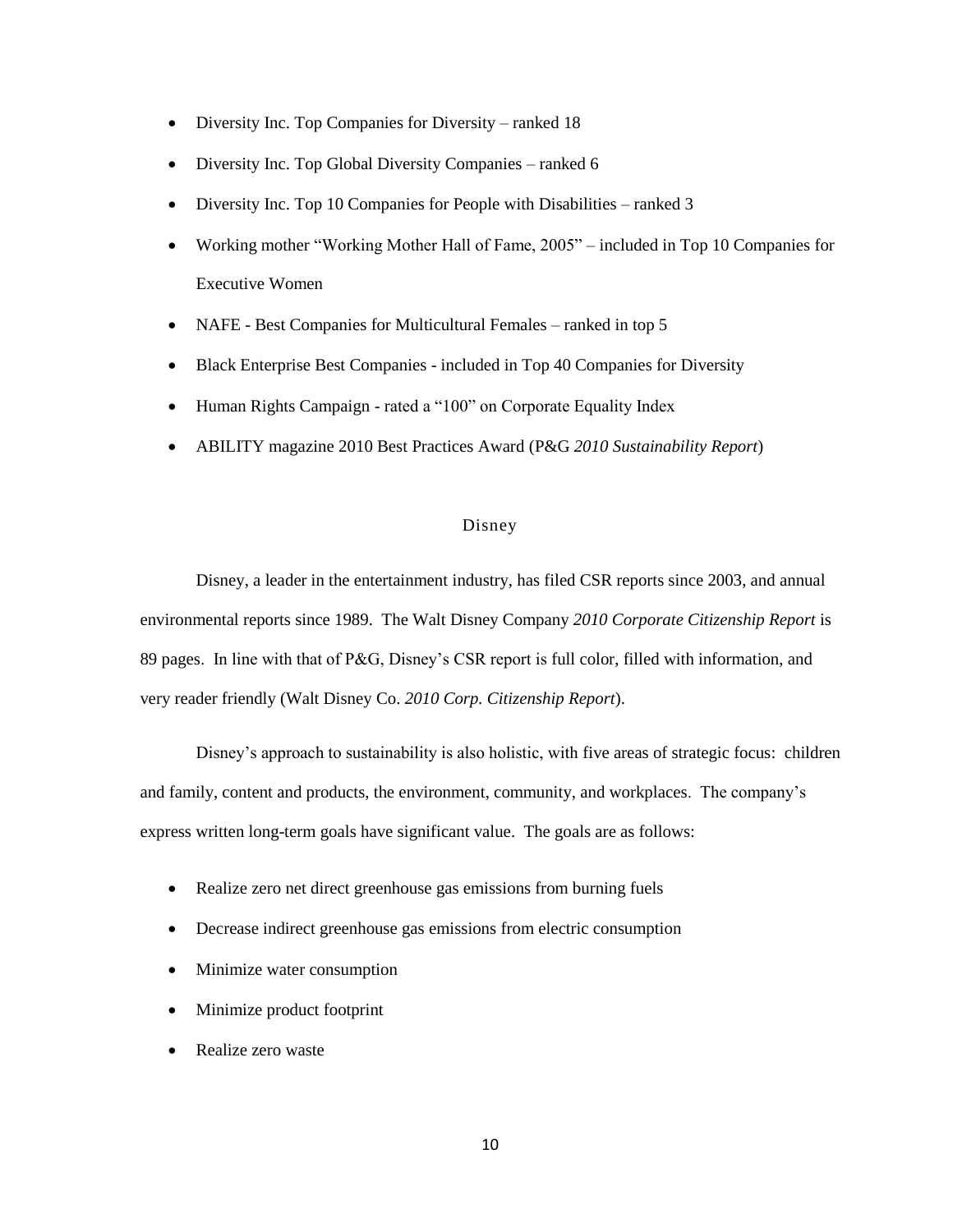- Inform, empower, activate employees, partners, & consumers to take positive action for the environment
- Realize a net positive impact on ecosystems (Walt Disney Co*. 2008 Corp. Responsibility Report*)

Multiple awards and recognition for sustainable business activities for the Disney Corporation are extensive. The company has received several awards from the US EPA in the areas of energy and waste reduction, community involvement, and commuter programs. Multiple awards have been received from the California EPA, the Florida Department of Environmental Protection, and the Environmental Media Association (Walt Disney Co. *2008 Corp. Responsibility Report*). Disney is a member of the Dow Jones Sustainability Indexes, a constituent of the FTSE4Good Index Series, and a member of the Domini 400 Social Index (DS400) since its inception on May 1, 1990, and is a current member of KLD's Broad Market Social Index (BMSI), Large Cap Social Index (LCSI), Large-Mid Cap Social Index (LMSI) and the Catholic Values 400 (CV400) (Walt Disney Co. – *Corp. Citizenship*).

## Interface

In *Inc. Magazine*, Richard Todd describes Interface as "the world's first industrial firm devoted to sustainability" (Todd). As a textile manufacturing company, Interface rounds off the requirement for the three companies to be members of different industries, for wider applicability. Interface has been reporting on their environmental footprint since 1994 (Interface).

Ray Anderson, founder of Interface, describes his holistic goal for the company to "be the first company that, by its deeds, shows the entire industrial world what sustainability is in all its dimensions: people, process, product, place, and profits – and in doing so, become restorative through the power of influence.‖ The strategy, presented in visual form as a climb up Mount Sustainability, is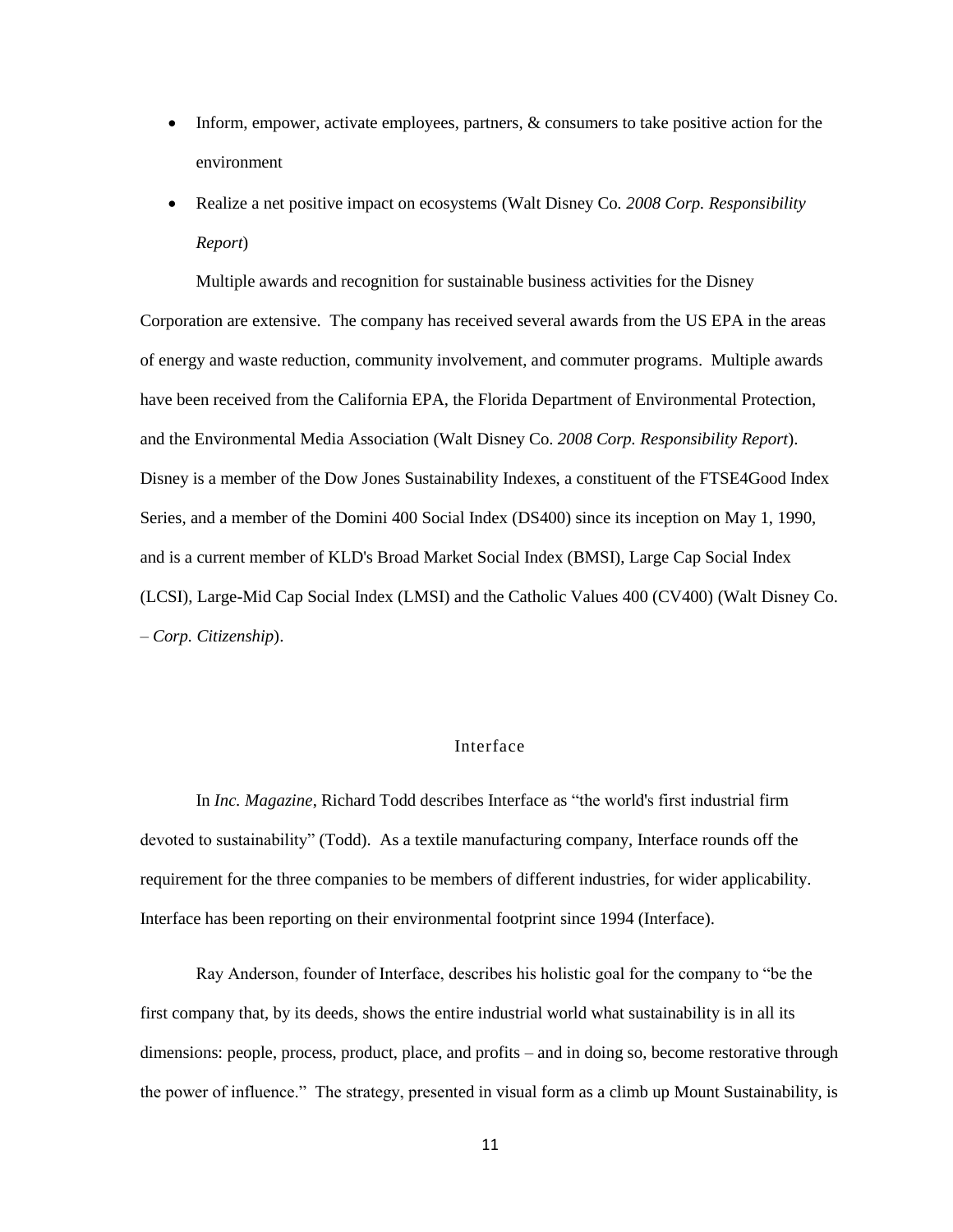simultaneously sketched out along three paths: innovative solutions to reduce the company footprint, new ways to design and make products, and the creation of an inspired and engaged corporate culture (Interface).

Interface's significant long-term goal is singular and is appropriately named Mission Zero. The goal is to have a zero footprint on the planet by year 2020. Interface was selected as One of the World's Top Sustainable Stocks and listed to the SB 20 by Sustainable Business.com. Ray Anderson was named one of the "Top 15 Green Business Leaders" globally by Microsoft. Sustainable business awards have been received from the US EPA, the State of California EPA, the California Integrated Waste Management Board, the *Los Angeles Business Journal,* the California Climate Action Registry, and the National Pollution Prevention Roundtable, just to name a few (Interface).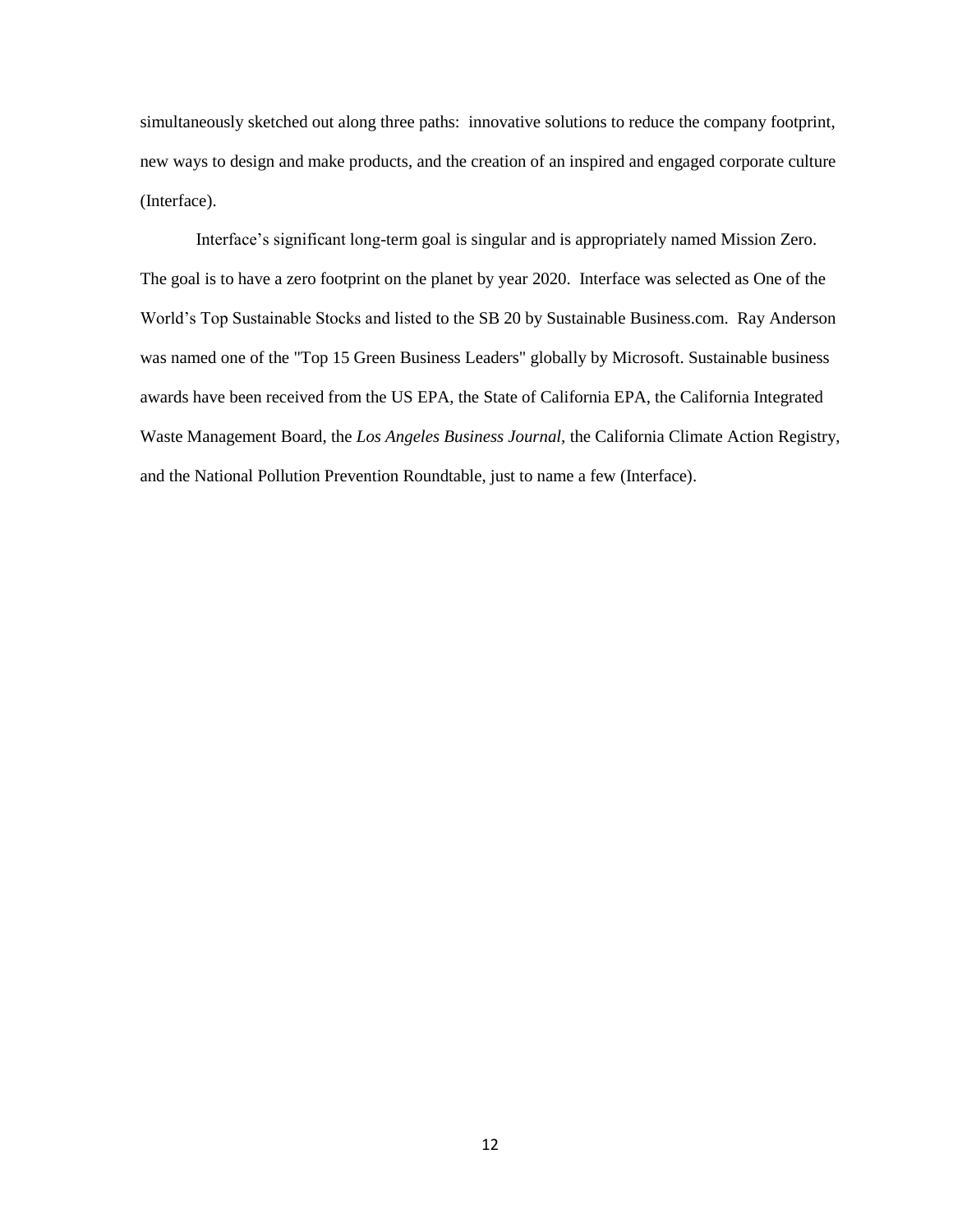## CONSISTENCIES FROM THE CSR REPORTS

### The Implementation

Similarities in the beginnings of the sustainability movement in each company are first examined. The research attempts to ascertain who within the company implemented the program and the initial steps that were taken by each company.

#### P&G's Running Start

P&G actually published its first environmental report in the year 1956. The report was an environmental safety publication that measured surfactants in rivers. Although the scope of this research is environmental responsibility, it is worth noting here that prior to that, in 1952, P&G established the Procter & Gamble Fund, a philanthropic entity for the benefit of US charities (*P&G Heritage & Recognition*).

Prior to the formalization of the more contemporary Corporate Sustainability Department, P&G was already entrenched in what is now called sustainable business. The P&G Environmental Water Quality Laboratory was established in 1964, and in 1965 P&G published its tenth environmental safety paper to support new biodegradability test methods. In 1970 the company began environmental audits of manufacturing plants, and the following year formed the P&G Corporate Environmental Safety Department. P&G's Environmental Safety Organization was formed in 1977 (*P&G Heritage & Recognition*).

P&G announced its Company-wide environmental quality policy in 1990. Then CEO Durk Jager formed the Corporate Sustainability Department in 1999. P&G published their first annual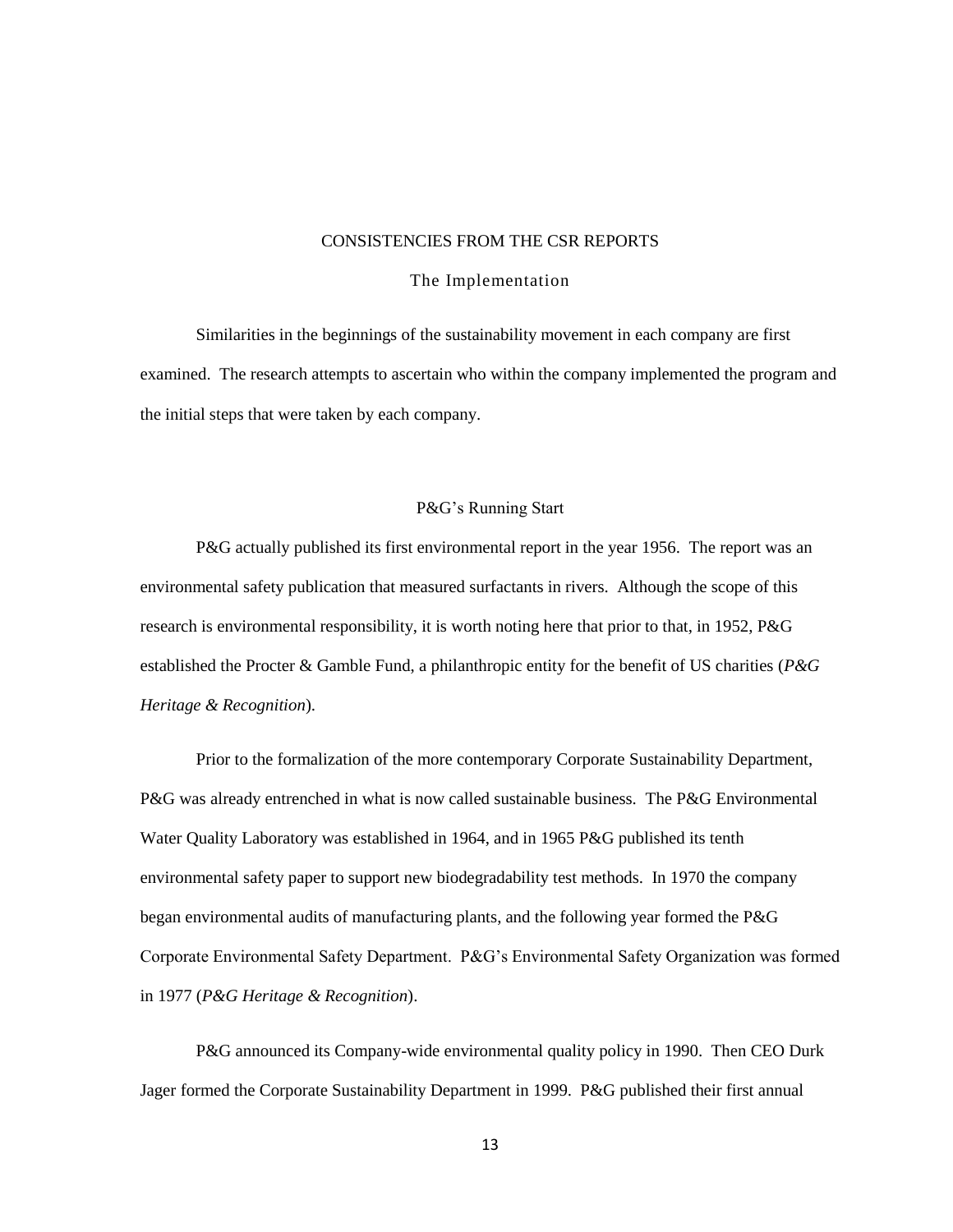Sustainability Report that same year. The company was also assessed by a global environmental team in 1999, to help determine the areas in greatest need of environmental focus (*P&G Heritage & Recognition*).

P&G had in all actuality been working toward sustainability before the formation of a sustainability department. The creation of an official department, and the CSR report that it would prepare annually, mark the beginning of the formal, holistic movement for the company. In the 1999 Sustainability Report, P&G committed to focus on the two key sustainable areas of water, and health and hygiene (P&G *1999 Sustainability Report*).

> These two areas are applicable across both the Company's global business units and the interlocking drivers of sustainability; economic development, social equity and environmental protection. The Company's approach is to increase shareholder value by contributing solutions to problems, needs and concerns associated with these two areas (P&G *1999 Sustainability Report*).

In addition to the two key areas of water, and health and hygiene, P&G listed in that 1999 report additional areas of environmental impact from their products. The issues listed were resource use (Materials and Energy), waste and emissions, and animal testing. The company reported the following measurements in that first report:

- Product & Packaging Volume Shipped in metric tons
- Raw Materials from Recycled Sources in metric tons
- Packaging Used in metric tons
- Packaging Material from Recycled Sources in metric tons
- Percentage of Recycled Material Used in Packaging
- Energy Use (Fuel & Electricity), indexed against prior years
- Generated Waste in metric tons
- Non-Hazardous Waste Disposed, indexed against prior years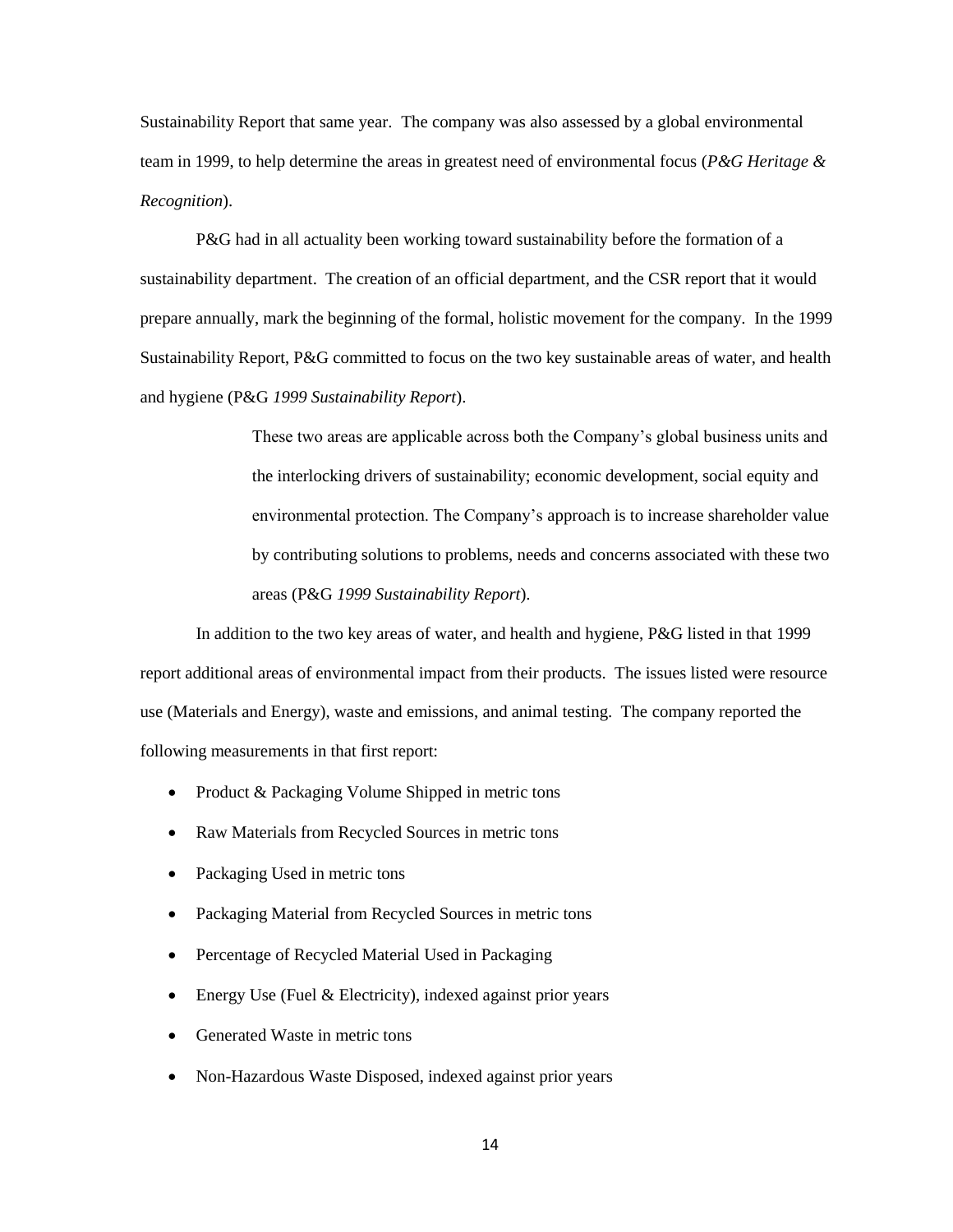- Percentage of Waste Recycled or Reused
- Hazardous Solid Waste Disposed, indexed against prior years
- Hazardous Waste Disposed, indexed against prior years
- Effluents (Excluding Water) disposed, in metric tons
- $\bullet$  Air Emissions (TSP, VOCs, CO, NOx, SO<sub>2</sub>), indexed against prior years
- Greenhouse Gas (CO2) Emissions, indexed against prior years
- Wastewater COD Disposed, indexed against prior years
- Energy Use  $(10^5 \text{ GJ})$
- SARA 313 (U.S. Only) Released or Transferred, indexed against prior years (P&G *1999 Sustainability Report*)

The company also set out new animal testing rules and product design goals for greater sustainability. P&G created the product development tool, Design Manufacturing Waste Out. DMWO "uses a series of 'think lists' to help teams developing the product and manufacturing processes to eliminate waste up front. This saves both raw materials and money. Over the past year, over 100 new projects have undergone DMWO reviews. This year the program exceeded \$300 million in cumulative savings, one year ahead of schedule" (*P&G Heritage & Recognition*).

### Disney's History of Nature Protection

Disney's first annual environmental report, *Enviroport*, was issued in 1989. The company's commitment to environmental preservation began in the "company's earliest days," according to the *2008 Corporate Responsibility Report*. In the 1960s, Disney set aside almost 1/3 of the company's Florida resort land for a dedicated nature preserve (Walt Disney Co. *2008 Corp. Responsibility Report*).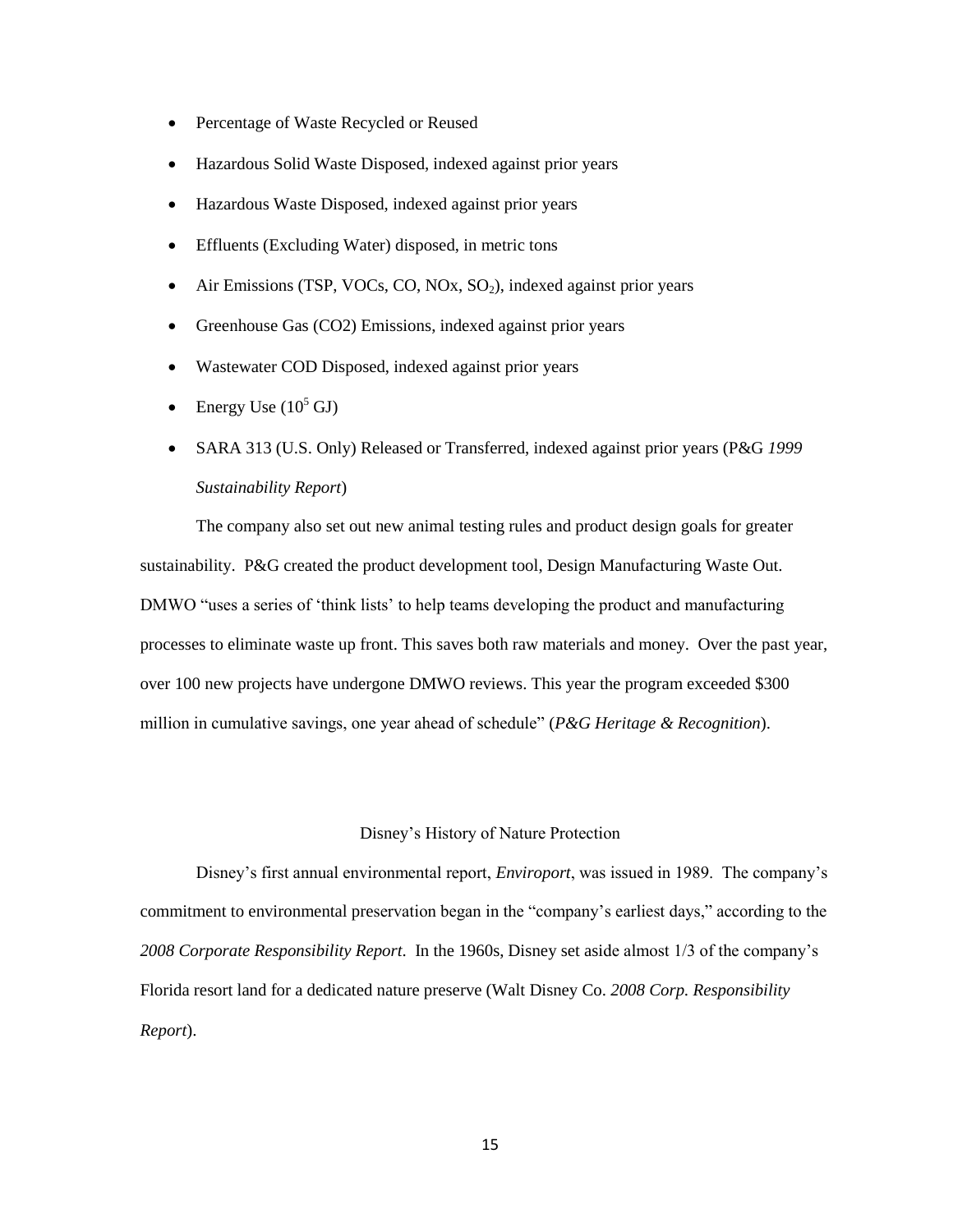The 1990's were a banner decade for Disney. During that timeframe the term Environmentality<sup>TM</sup> was coined. Environmentality<sup>TM</sup> expresses the company's dedication to a corporate wide environmental mindset. Also in that decade, Disney began a program of Integrated Pest Management (IPM) to decrease use of pesticides. The company uses beneficial insects, insect growth regulators, soaps, oils, sprays, and bait. Disney has been a US EPA Energy Star Partner, also since the 1990s. Participating in the EPA's Green Lights Program saved enough energy to power the Animal Kingdom for its first operating year (Walt Disney Co. *2008 Corp. Responsibility Report*).

In 1993, Disney's \$45 million investment allowed the company to partner to purchase 8500 acres of Everglade land to create another wilderness preserve. Earth Day, 1995, the Disney Worldwide Conservation Fund was founded (Walt Disney Co. *2008 Corp. Responsibility Report*).

Disney Corporation, therefore, had early beginnings before the first *Enviroport* of 1989, and the *2008 Corporate Responsibility Report*. 2010's report is entitled *2010 Corporate Citizenship Report*. In search of the best strategy for minimizing Disney's environmental footprint, President and CEO Robert Iger appointed an Environmental Council of senior executives with varied backgrounds and responsibilities. The Environmental Council was formed in 2006 (Walt Disney Co. *Enviroport 2007*).

### Interface

Founder Ray Anderson literally read a book and decided to change the world. Preparing for a presentation in 1994, Mr. Anderson read the book by Paul Hawken, *The Ecology of Commerce* (Interface Global)*.* Interface started its sustainable pursuit with efforts in waste reduction. An Eco Dream Team of experts was hired to assess the company's environmental footprint and areas of greatest impact. Life Cycle Assessment was used to analyze the product to find its area of greatest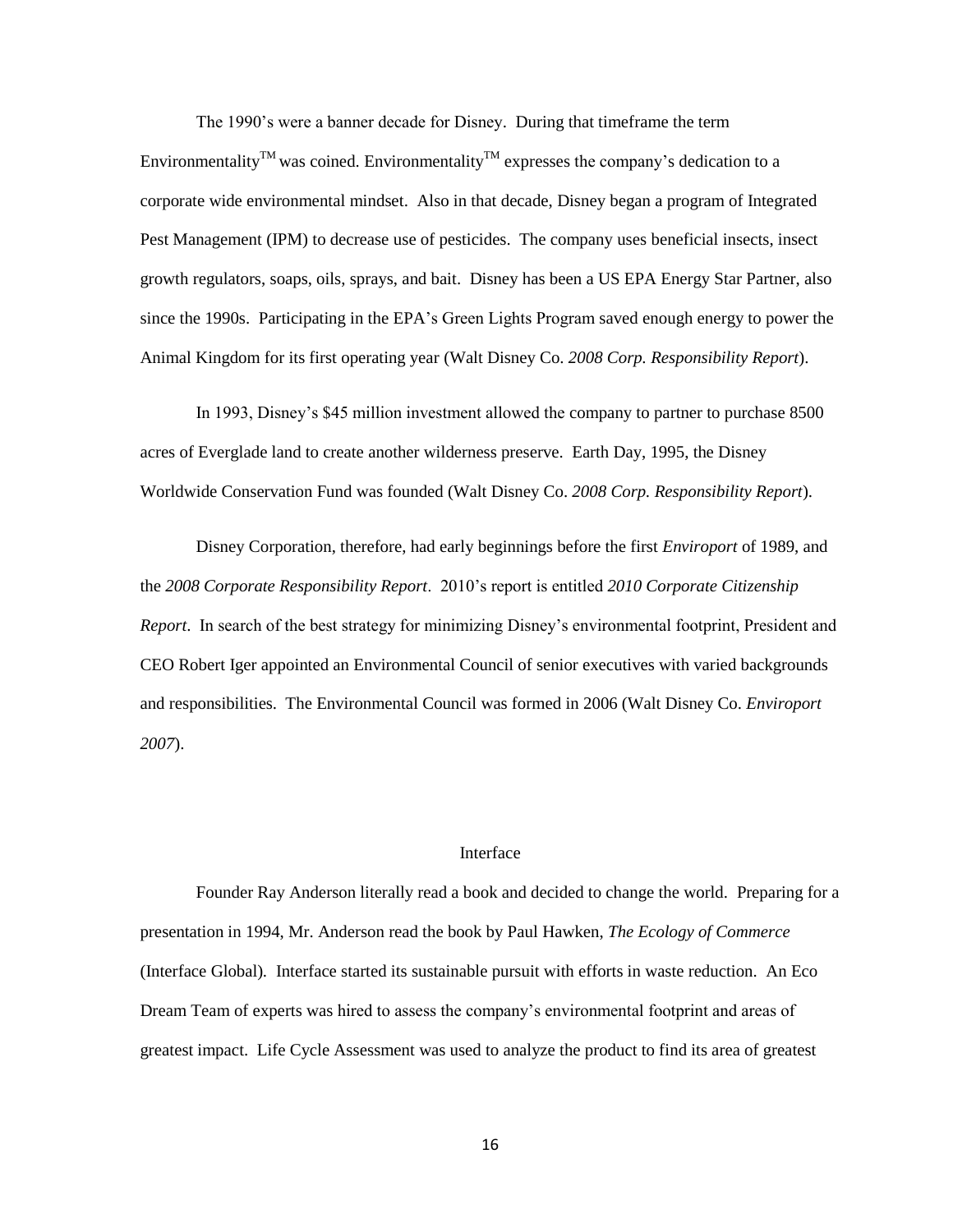environmental impact. Simple waste reduction strategies turned into holistic corporate strategies in the effort to reach a zero footprint (Interface).

#### Commonalities in Implementation

Although P&G and Disney began their environmental efforts long before their first CSR reports, it does appear that all three companies experienced a moment when the CEO or founder decided to assess the company's environmental footprint, create a holistic strategy for decreasing that footprint, commit publicly to high goals for zero or near-zero environmental impact, and report annually on the company's progress. For environmental footprint assessment, the leaders of P&G and Interface both hired environmental experts (*P&G Heritage & Recognition*; Interface). Disney's CEO formed an environmental council of management within the company, though the council often sought outside advice (Walt Disney Co. *Enviroport 2007*).

The similarities found in this research analysis suggest entry into sustainable business through top-down implementation. The research further suggests the formation of a team of environmental experts and/or managers to analyze the company for areas of greatest environmental impact and to identify areas where the greatest changes can be made. Life Cycle Assessment should also be applied to the products to determine what type of design changes can have the greatest positive impact.

#### Common Long-Term Goals Committed to on Public Record

Comparison of the companies' long term goals points to many similarities. This exploratory research aims to find best practices. For the purpose of identifying the best long-term goal to benchmark against, this research suggests that those goals that are expressly committed to by two or three of the companies are considered to be worthy. That is to say that if at least two of the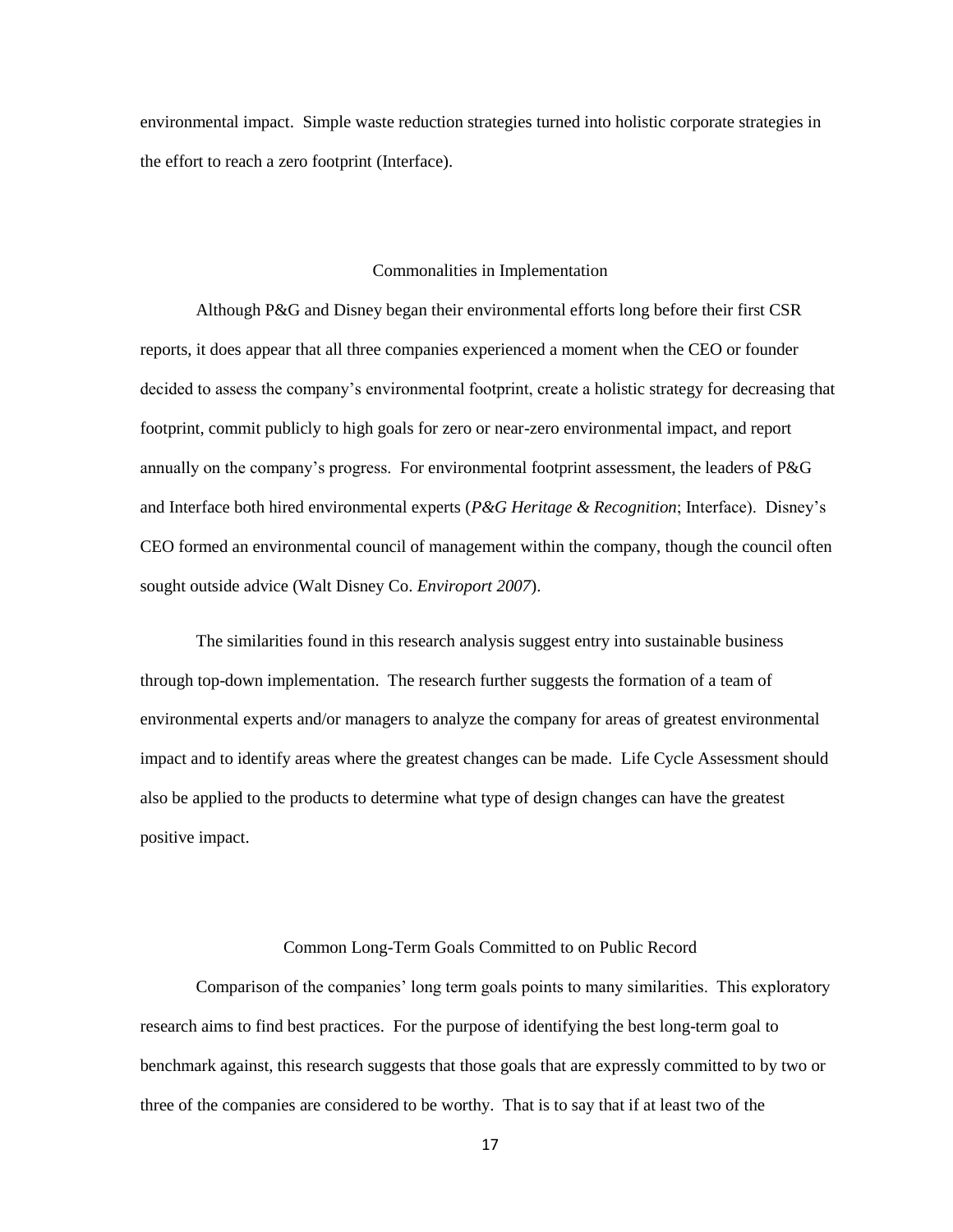companies are pursuing the same long-term goal, that goal is to be deemed a best practices goal. A list of best practices goals, as identified by this exploratory study, follows in the table below:

| Goals                                         | P&G | Disney | Interface |
|-----------------------------------------------|-----|--------|-----------|
| 100% renewable or                             | X   |        | X         |
| recycled materials for<br>product & packaging |     |        |           |
| Zero waste to landfills                       | X   | X      | X         |
| Zero consumer waste                           |     |        |           |
| to landfills                                  | X   |        | X         |
| Minimize product                              |     |        |           |
| footprint                                     | X   | X      | X         |
| 100% renewable                                |     |        |           |
| energy                                        | X   |        | X         |
| Zero direct greenhouse                        |     |        |           |
| gas emissions                                 | X   | X      | X         |
| Water conservation                            | X   | X      | X         |
| Create a corporate                            |     |        |           |
| culture of CSR                                |     | X      | X         |
| Zero impact or better                         |     |        |           |
| on ecosystems                                 |     | X      | X         |

Sources: P&G *2010 Sustainability Report*; Walt Disney Co. *2008 Corp. Responsibility Report*; Interface

The goals that were considered in this research to fit the above list come directly from the CSR reports that are under analysis. They are specifically the goals that are enumerated as the company's long-term goals in the CSR report. Many of the goals that are listed as being pursued by two of the three companies are in fact being pursued by the third; the goal was simply not highlighted in the long-term goal section of the CSR report. For the intent of identifying best practices, this research deems the goals of each company that are listed in the specific long-term goals section to be those of the greatest importance and focus to that company.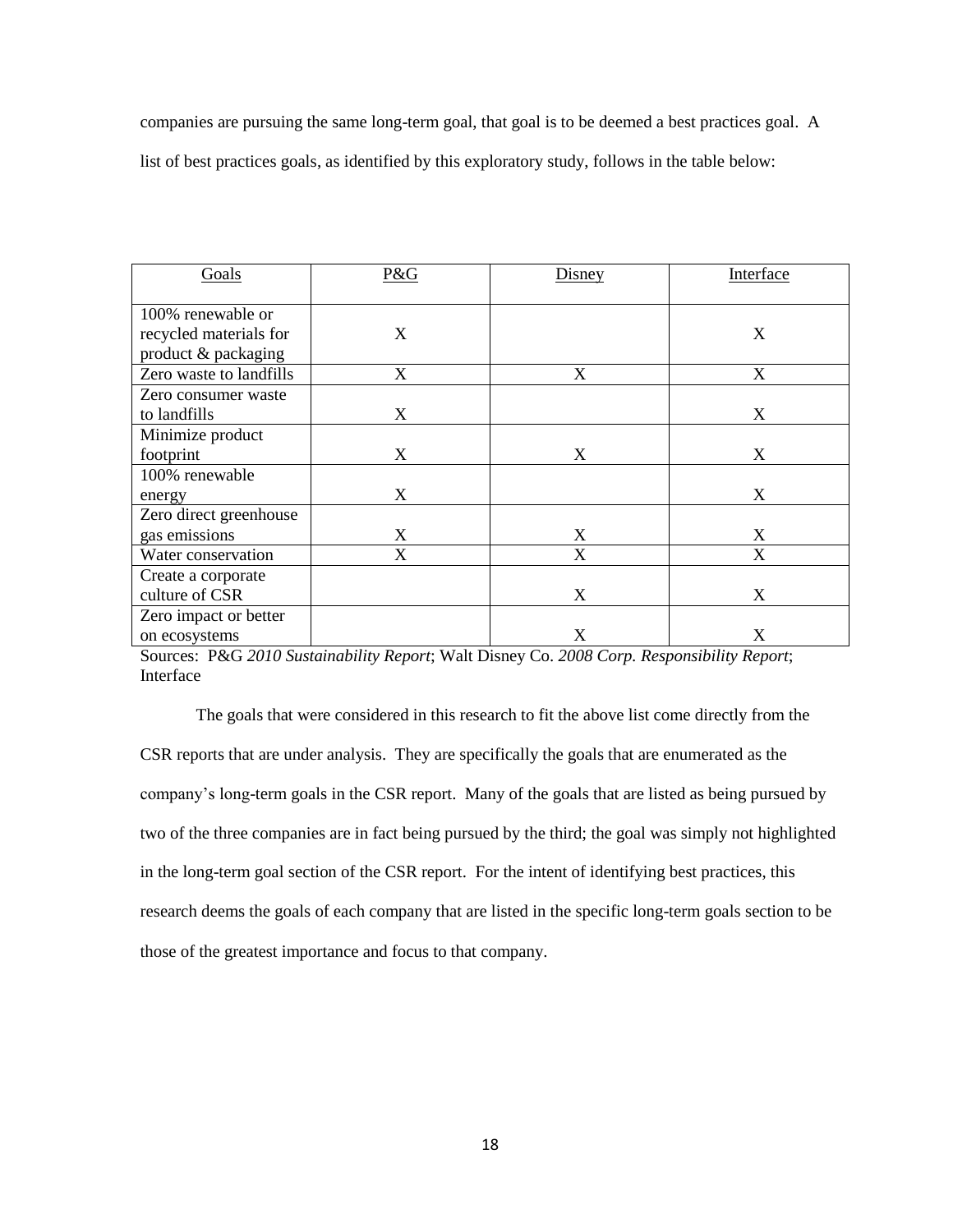#### Similar Strategies

Further examination of the three CSR reports uncovers strategies that are being utilized by all three companies. This research suggests that those strategies should be considered best practices. They are strategies that sustainability entrants should consider in developing their own plans.

One example is that of employee engagement. Disney heavily engages their cast members (employees) in all of their sustainable efforts. P&G empowers their employees for daily sustainability and encourages "green teams." Green teams are groups of employees who want to make a difference and work together to make environmental improvements in their workplace. Interface works hard to keep employees engaged. At Interface, management asks for ideas, celebrates successes, and gives the employees permission to fail.

Supply chain integration is a part of all three companies' holistic strategies. As was referred to in the Approaches to Sustainable Business section of this paper, integrating the sustainability strategy throughout the supply chain is critical to improving a company's footprint. A company cannot achieve zero impact if their suppliers are harming the environment (Olson, Haapala, and Okudan 3).

Proctor & Gamble has established a Supplier Environmental Sustainability Scorecard, with hopes that it will be adopted by the industry as a standard. The scorecard assesses each supplier's environmental footprint, measuring energy use, water use, waste disposal, and greenhouse gas emissions. Scorecards are updated annually and the supplier's footprint is expected to improve with each annual measurement.

All three companies' strategies incorporate the activities of optimizing logistics, building more sustainable facilities, and developing more efficient processes. These are all part of the broad view of sustainability that integrates sustainable improvement throughout the company, between departments, up and down the supply chain, and often with other key business partners.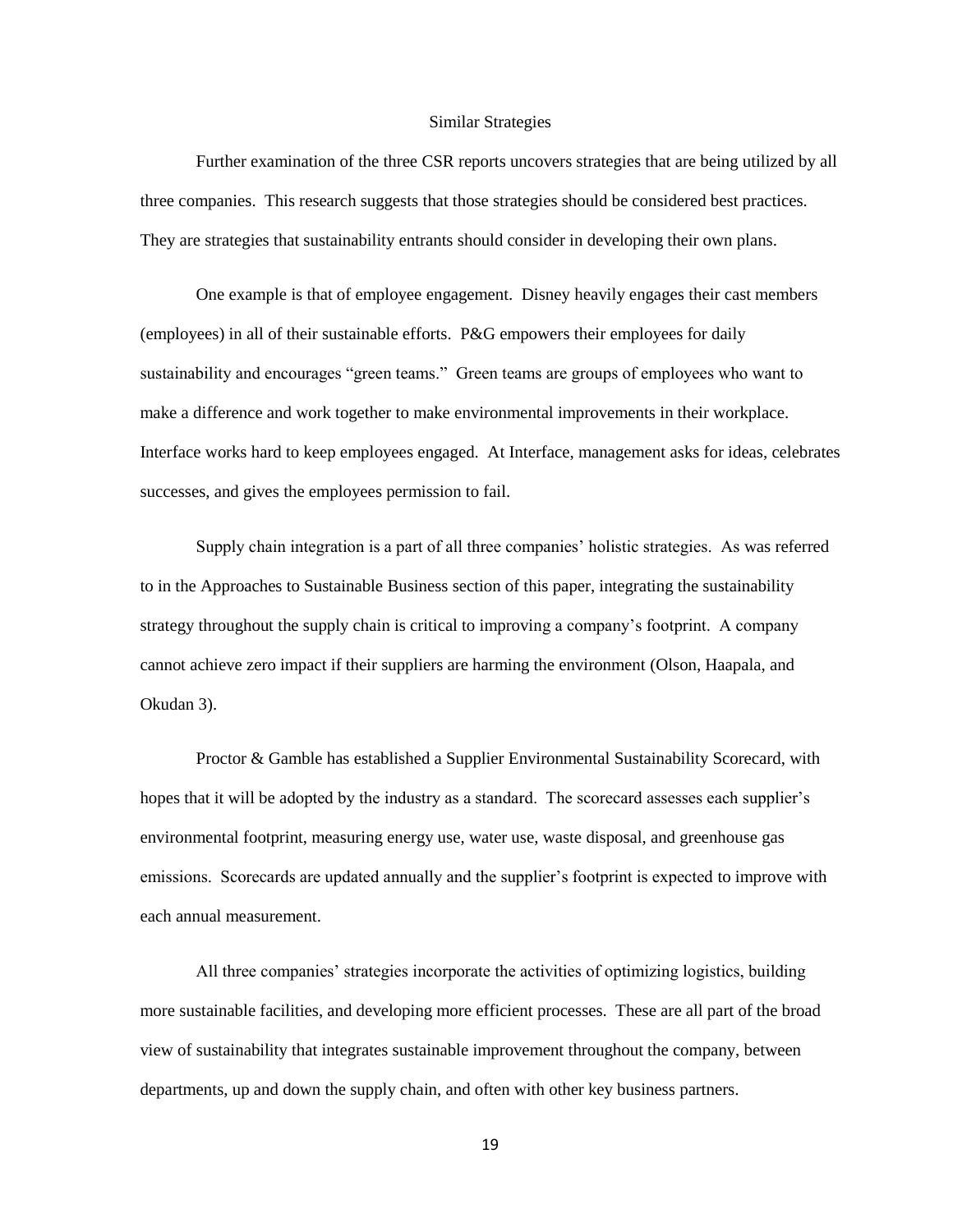Based upon the symmetry of the three companies in the strategies listed above, this research suggests that these similar strategies be considered best practices. They are reiterated as follows:

- Employee engagement
- Supply chain integration
- Optimizing logistics
- Building more sustainable facilities
- Developing more efficient processes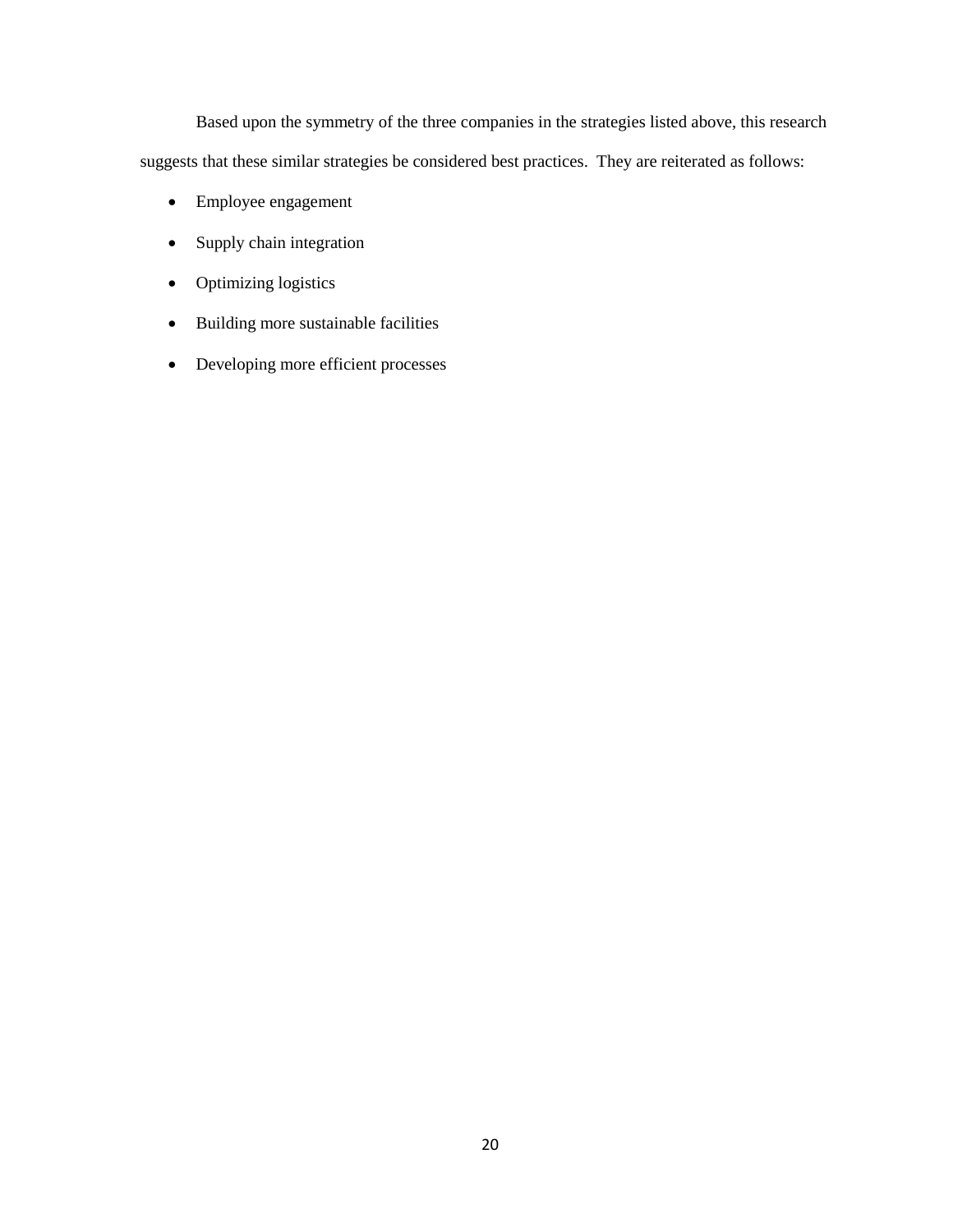## PERFORMANCE MEASURES

### Waste Reduction

Interface began its sustainable journey with waste reduction. The company was aiming to take responsibility for the environment, and ended up significantly decreasing costs. Savings amounted to more than \$60 million in the first three years (Todd), and more than \$433 million to date. Interface set goals that the company did not know how to accomplish, so the company started the sustainable efforts with waste reduction. Interface made small changes, or big ones, every place that the company could. Employees were encouraged to be innovative. Some ideas worked. Others did not. Interface admits that they still do not know how exactly the company will reach their goals, but the company knows that the goals will be met (Interface).

All three corporate reports talk in length about waste reduction. Interface started there because it was a quick way to begin the sustainable quest (Interface). The Interface experience also points out the significant economic benefit of waste reduction. Therefore, this research study suggests that the first action to take is to reduce waste. This can be achieved through more efficient operations, processes, and product design. Reduce, reuse, and recycle.

The specific goals that the three companies list are zero company and consumer waste to landfill. Two of the companies measure the number of metric tons total waste (P&G *2010 Sustainability Report*; Walt Disney Co. *2008 Corp. Responsibility Report*). The advantage of this measurement is that it shows the total amount of cleanup that is necessary to reach the goal of zero. However, the stated goal is to decrease total waste to landfill. Disney, therefore, measures the total number of metric tons to landfill. The advantage is that this measurement declares the total amount to clean up before waste sent to the landfill equals zero. These measurements of total metric tons on an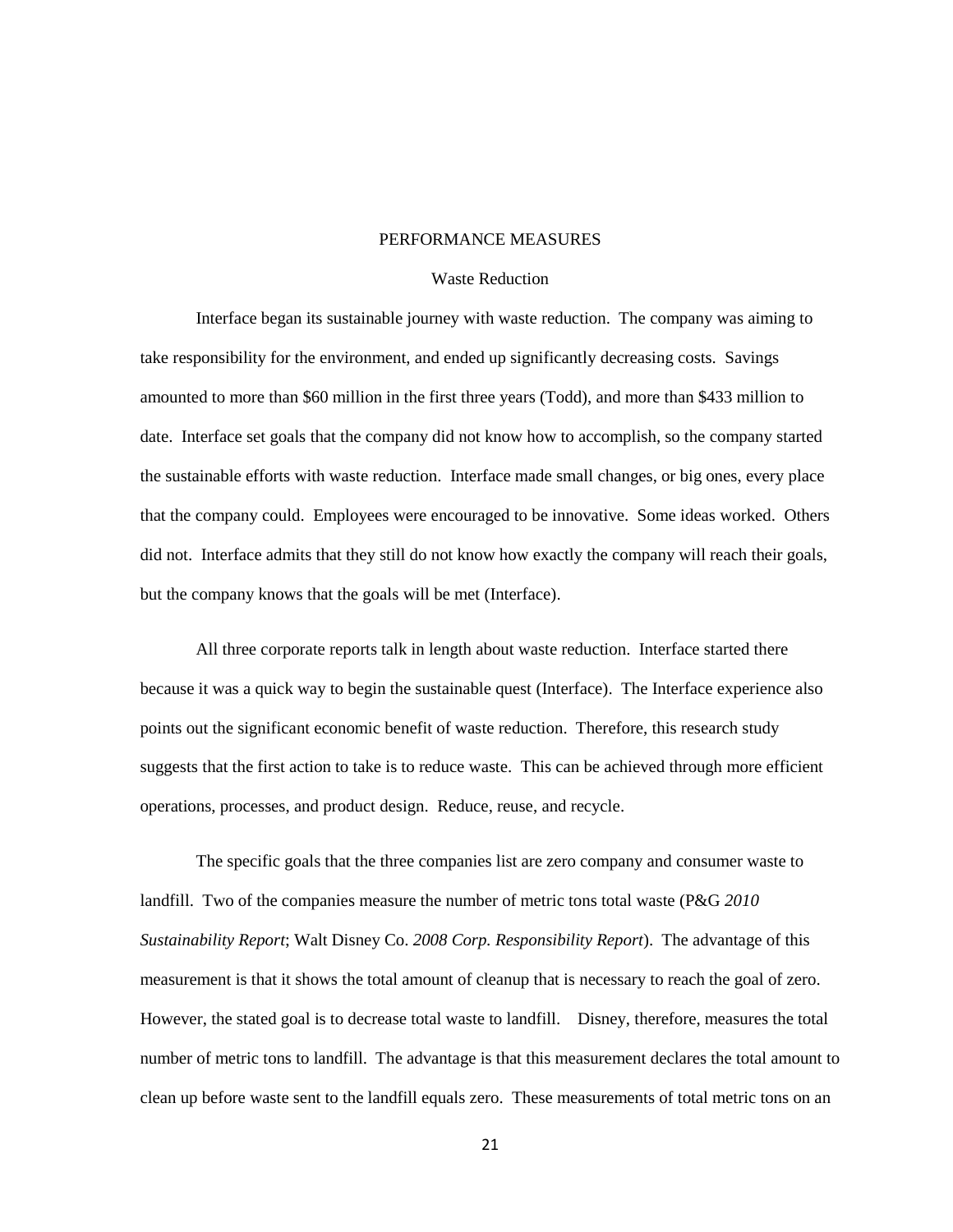annual basis are necessary, but fail to measure progress. Interface measures the percentage decrease in waste to landfill. Waste reduction is important, but why did the reduction happen? Did the company simply produce less that year? In order for measurements to delineate how the decrease relates to the volume of business, this research suggests that an additional measurement of the number of metric tons of waste to landfill per unit of production be reported, along with the measurement recorded currently by P&G of percentage decrease in waste to landfill per unit of production. Businesses are only sustainable if they are profitable, so costs are always important to report. Interface recognizes the cost savings by reporting the total amount of money saved through waste reduction.

For ease of reporting the findings, the research restates the suggested measurements as follows:

- # metric tons total waste
- $\bullet$  # metric tons total waste to landfill
- % decrease in waste to landfill
- # metric tons total waste to landfill per unit of production
- % decrease waste to landfill per unit of production
- Total \$ saved

### Water and Energy Conservation

All three companies have strategies and measurements for the conservation of energy and water. The conservation of energy and water is determined by this research project to be a good next step for a company beginning their pursuit of sustainability. Conservation can be achieved through more efficient operations and design (P&G *2010 Sustainability Report*). Therefore, this research suggests that when efficiencies are examined for waste reduction, water and energy conservation also be factored in.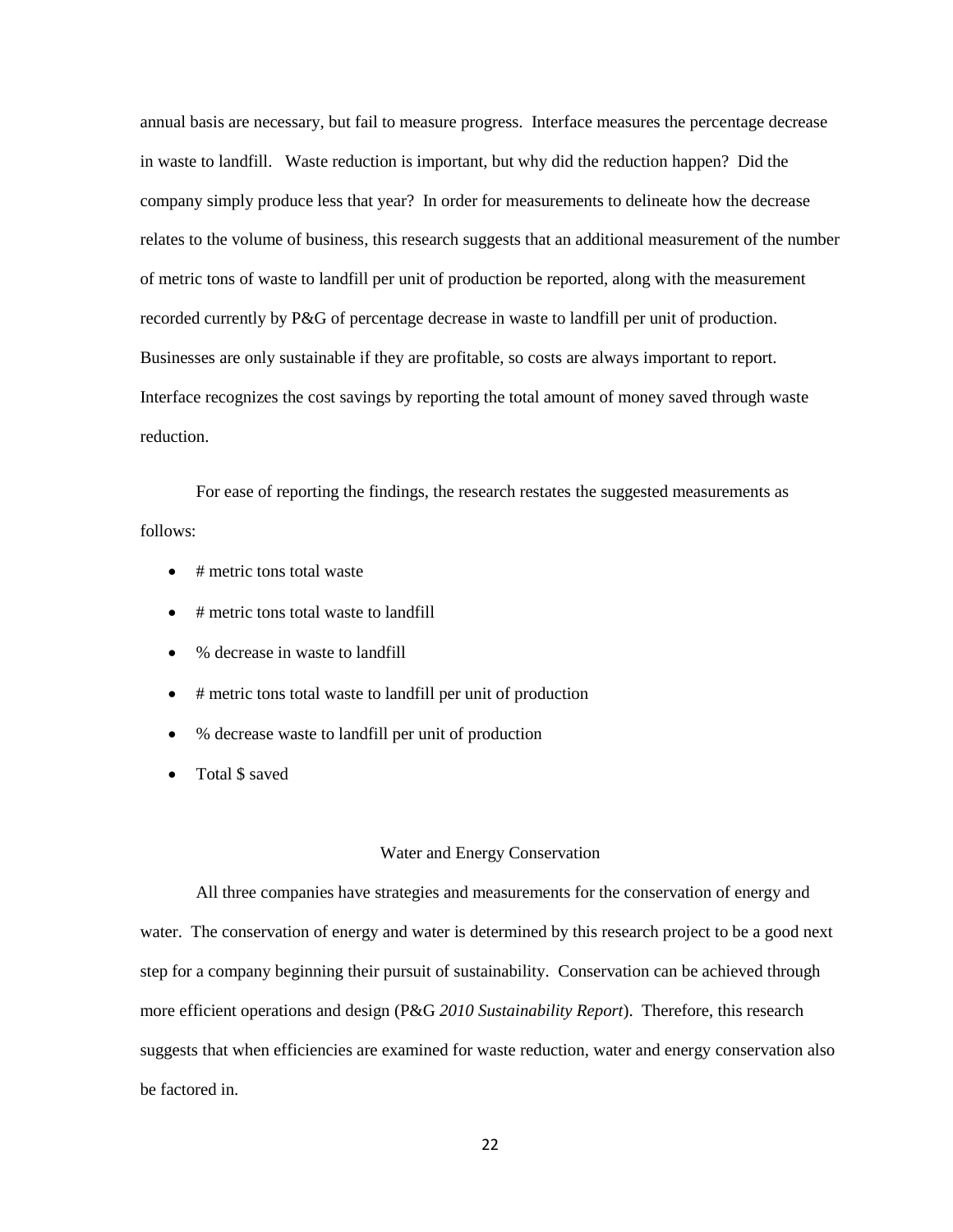The specific goals listed are to decrease the use of both energy and water. Two of the companies measure the percentage decrease in energy or water consumed per unit of production (P&G *2010 Sustainability Report*; Interface). This measurement has the advantage of showing the usage of water or energy as it relates to the volume of business. The measurement does not, however, show the total impact of the conservation efforts. P&G takes total impact into account and measures the total amount of energy or water consumed. A measurement is needed to show progress. This research, therefore, suggest a measurement of the reduction in the total amount of energy or water consumed. Costs, again, are always important, so a measurement and reporting of the total dollar amount of costs saved is also suggested by this research.

For ease of reading, the measurements suggested by this research are reiterated here:

- %  $\downarrow$  energy/water consumed per unit of production
- total amt energy/water consumed
- ↓ total energy/water consumed
- Total \$ saved

#### Reducing Emissions

Consistent in the three CSR reports are strategies for reducing emissions. Emissions, including greenhouse gases, can be reduced through efficiencies and measured as Metric tons CO₂ equivalent (Interface). This research study, therefore, recommends that emissions are taken into account during the efficiency study already mentioned for waste reduction and energy and water conservation.

Two of the companies currently measure and report the total metric tons  $CO<sub>2</sub>$  equivalent of their emissions (P&G *2010 Sustainability Report*; Walt Disney Co. *2008 Corp. Responsibility Report*). This research suggests the addition of the measurement of total metric tons CO<sub>2</sub> equivalent of emissions per unit of production. The advantage of this measurement suggestion is that it relates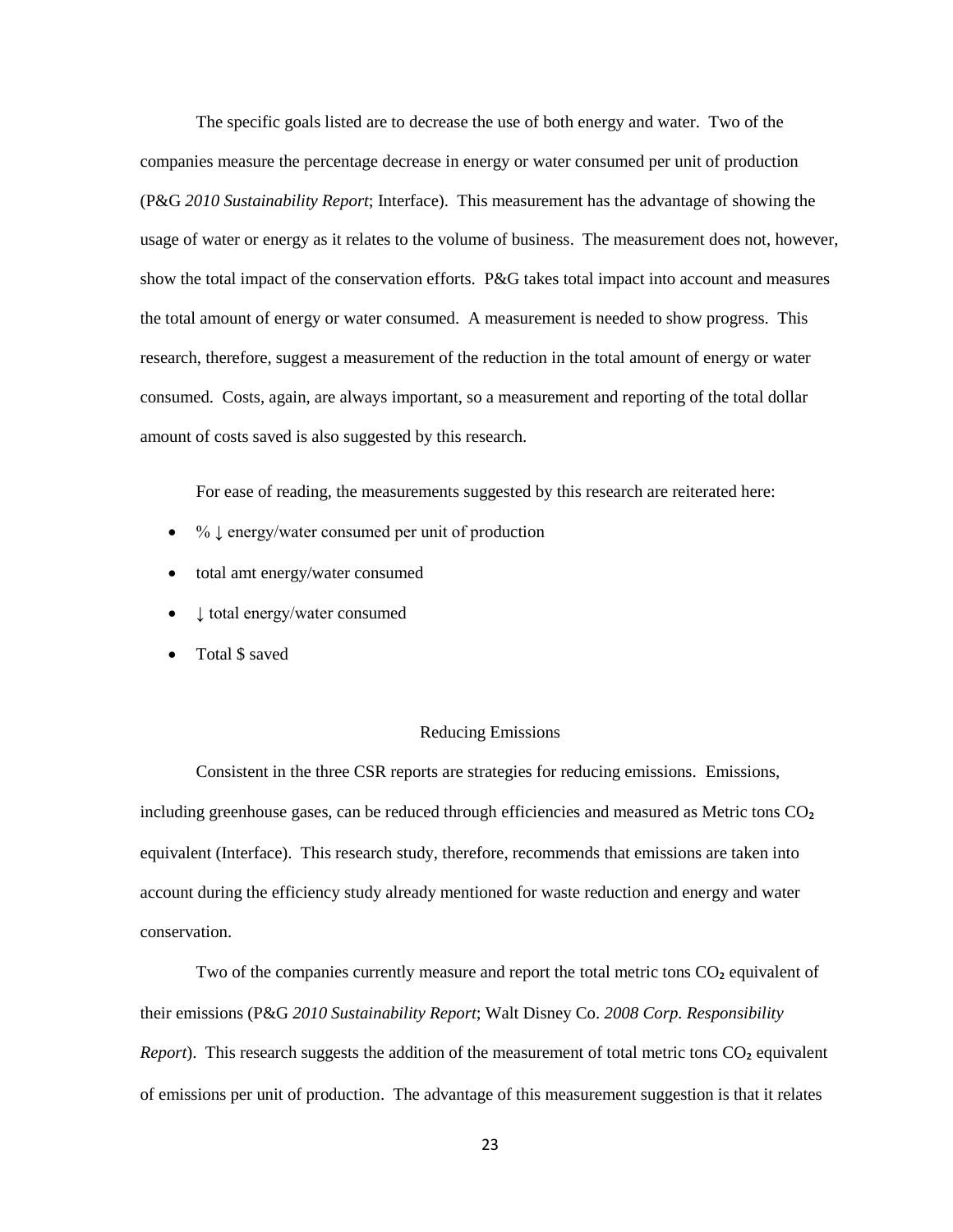the amount of the emissions to the volume of business. This research also suggests the measurement and reporting of the decrease in total metric tons  $CO<sub>2</sub>$  equivalent of emissions. The advantage is the reporting of total progress, or the total amount of emissions that were saved from the atmosphere. P&G also reports the decrease in total metric tons  $CO<sub>2</sub>$  equivalent of emissions per unit of production. This measurement is great for relating the decrease to the level of business output for the same year.

Reiterating the findings, this study suggests that a new entrant to sustainability consider emissions during the efficiency study. The recommended emissions measurements follow:

- $\bullet$  Total metric tons  $CO<sub>2</sub>$  equivalent emissions
- Total metric tons CO<sub>2</sub> equivalent emissions per unit production
- $\bullet$   $\downarrow$  total metric tons CO<sub>2</sub> equivalent emissions
- $\bullet$   $\downarrow$  total metric tons CO<sub>2</sub> equivalent emissions per unit production

#### Product Footprint

All three companies included goals in their CSR reports to minimize or eliminate product footprint. It is, therefore, recommended by this report that minimizing or eliminating product footprint is a best practice that should be followed. P&G, however, was the only company that reported measurements. P&G reported the total dollar amount of sales of sustainable products, and the company measures the percentage decrease in indicators by product. The indicators are P&G's measurements of a product's environmental profile (P&G *2010 Sustainability Report*).

P&G indicators for Product Sustainability are listed below:

- Energy used to make the product
- Energy used by the consumer
- Water used by the company
- Water used by the consumer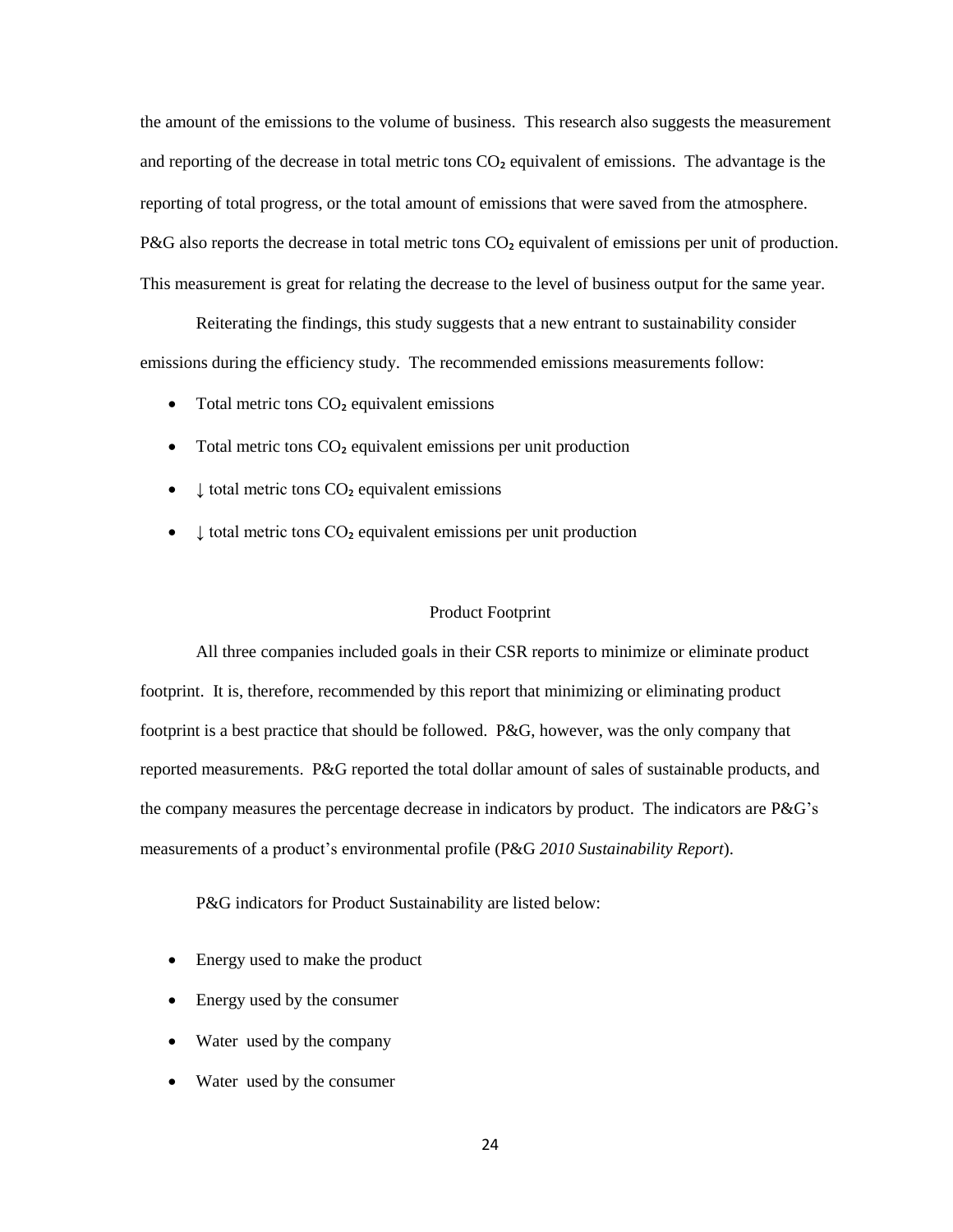- Transportation in manufacture
- Transportation in distribution
- Amount of material in packaging
- Amount of material in product
- Substitution of renewable energy
- Substitution of renewable materials
- waste created in production
- waste created by consumer use
- product weight (P&G *2010 Sustainability Report*)

A sustainable product is a product with a decrease of more than ten percent in one or more indicators, as long as there is not a negative impact on overall sustainability. A sustainable product can also be a product with a decrease of more than ten percent in its environmental footprint as compared to previous or alternative products (P&G *2010 Sustainability Report*).

This research project suggests that  $P\&G$ 's indicator system to measure product footprint is a best practice. The research further suggests that an indexing system similar to the one used by P&G be implemented by companies who are new to sustainability and also to veterans of sustainability who have not been measuring product footprint. The following measurements, as previously discussed, are also recommended as a best practice.

- \$ sales of sustainable products
- $\bullet$  %  $\downarrow$  in indicators by product

## Packaging

As products are analyzed for sustainability, so too should be the packaging. P&G is the one company of the three that measures packaging improvements, but that can be expected since they are a packaged goods company. P&G measures: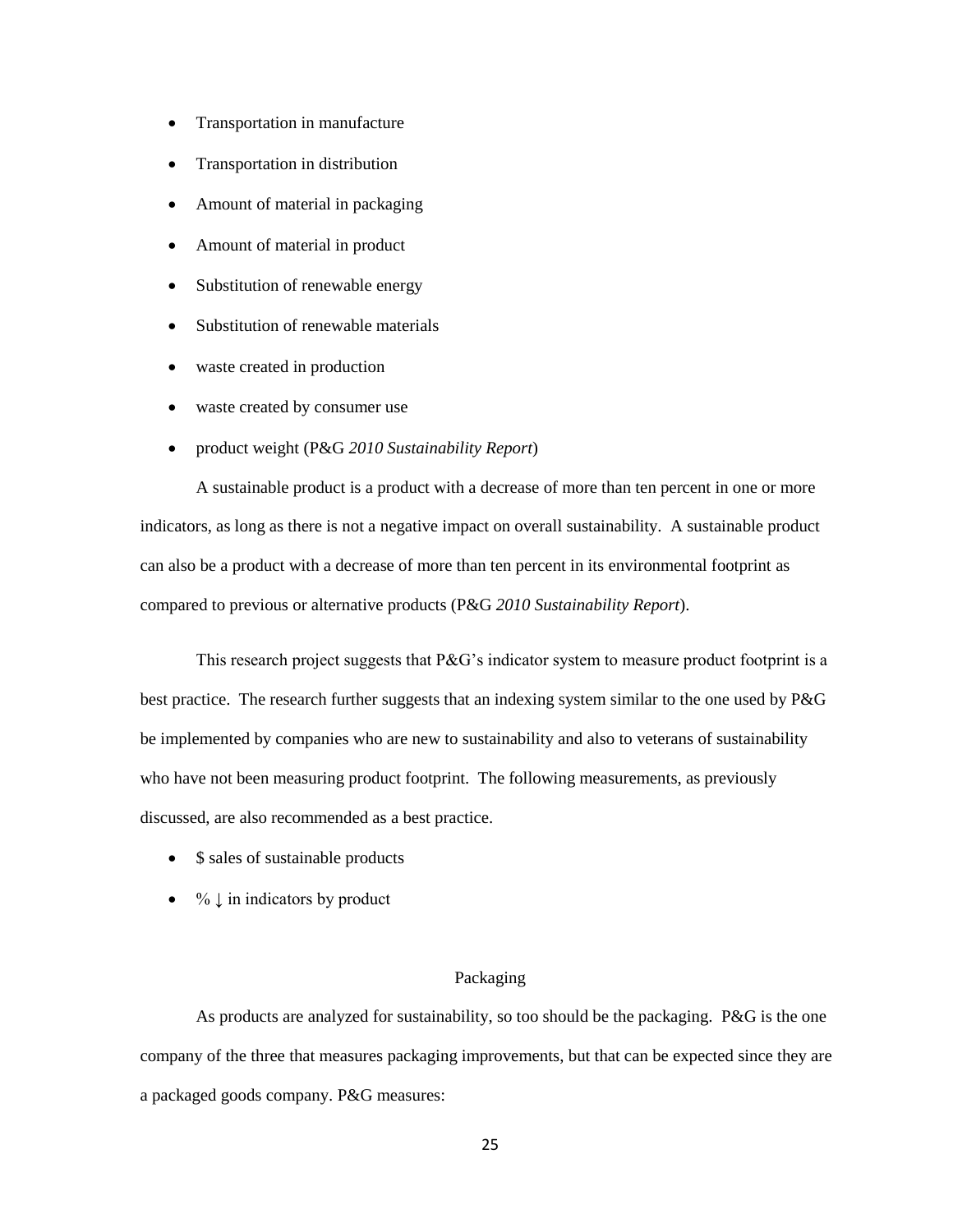- $\downarrow$  in total materials used for packaging in metric tons
- $\bullet$  %  $\downarrow$  in amount of plastics used for packaging
- $\downarrow$  in tons of paper
- $\downarrow$  in # of truck trips
- $\bullet$  %  $\downarrow$  in ink used for packaging

This report considers packaging as an extension of product and considers the measurement and reporting of the above measures to be considered best practices.

#### Raw Materials from Recycled Sources

All three companies purchase raw materials of recycled sources. The companies would like for all purchases to be of-or-including post-consumer waste material. P&G measures total metric tons purchased. This measurement does not give any indication of progress or even proportion. Disney measures the percentage increase of purchases of-or-including post-consumer waste material. This measurement has the benefit of reporting progress. Interface measures the percent of raw materials used from recycled sources. This measurement's advantage is the representation of proportion of materials that come from recycled sources.

This research considers the purchase and reporting of materials from recycled sources to be a best practice. The research also suggests the measurements that follow be utilized and reported as best practices:

- % ↑ of purchases of-or-including post-consumer waste material
- % of raw materials used from recycled sources

Interface needed recycled nylon, but did not have the sources. The company created a program of recycling. The program created the ability for customers to lease carpet tile installations, instead of purchasing them. Individual tiles are replaced when they need to be, with the worn tiles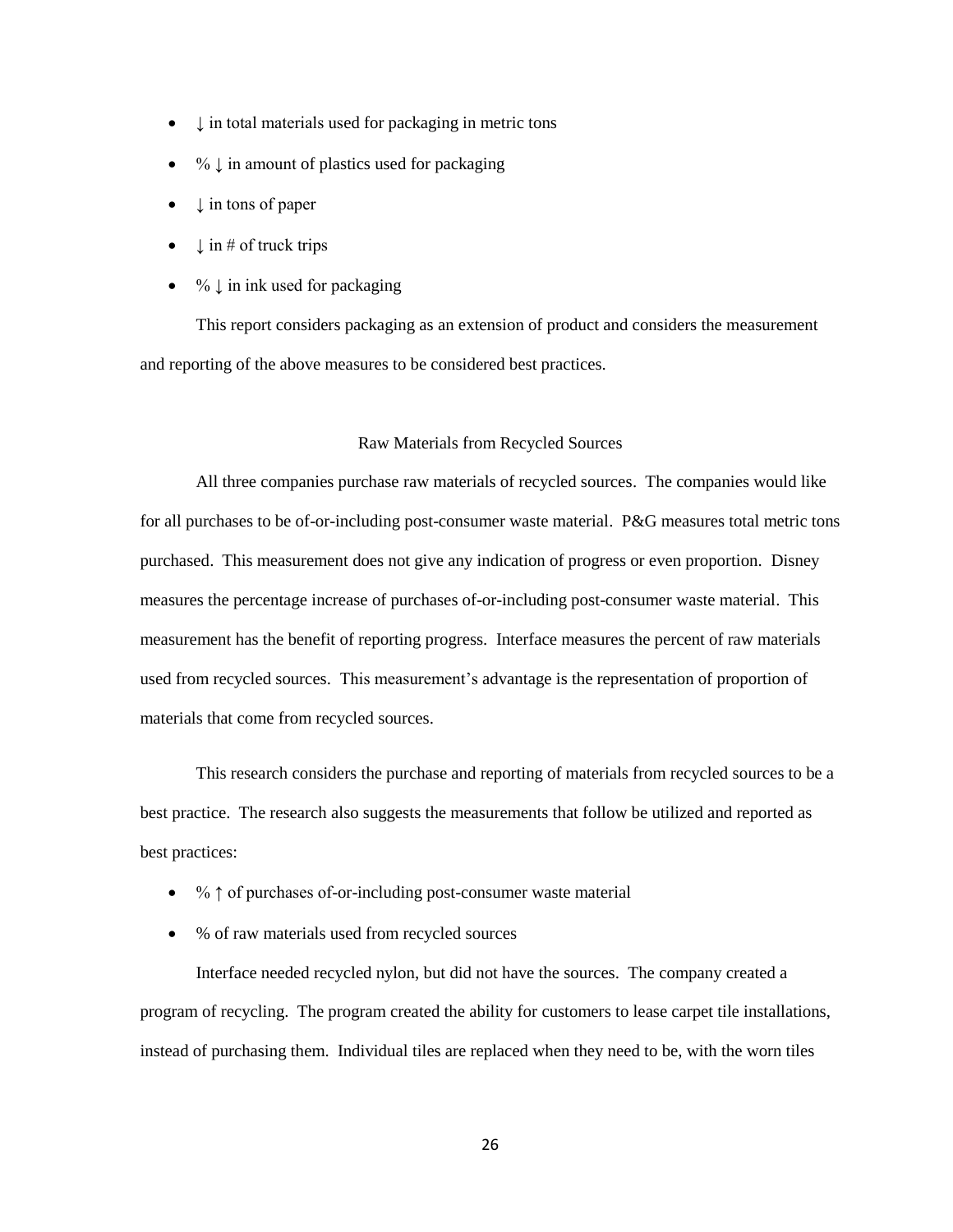being returned to Interface. Interface picks up the carpet tiles when the entire installation is replaced and recycles everything (Interface).

Interface also takes responsibility for Ray Anderson's frequent flyer miles. He gave 151 speeches last year, all around the United States. A tree is planted for every 2000 miles Mr. Anderson flies. The program has planted 62,000 trees (Todd).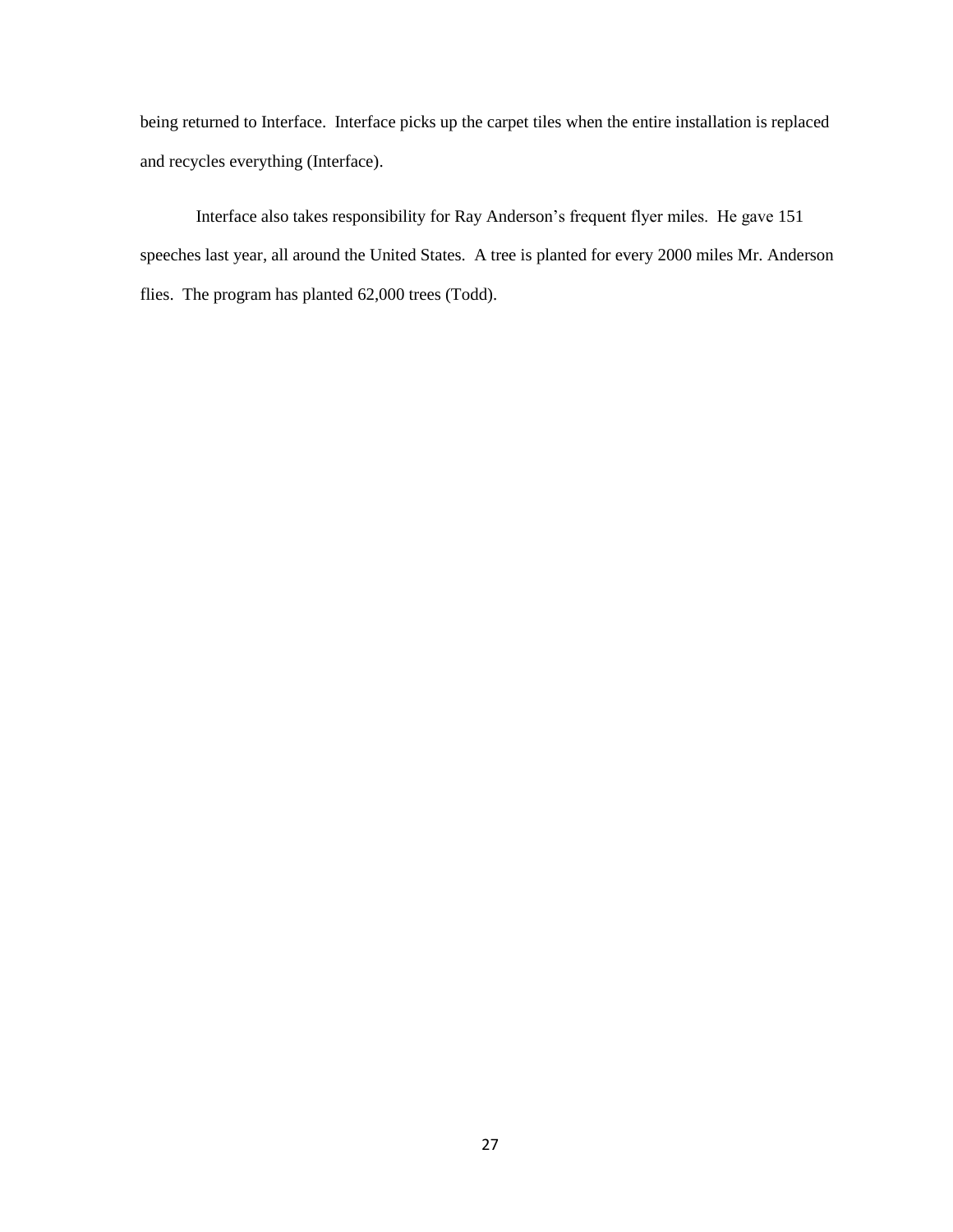## THE BENEFITS OF SUSTAINABILITY

Samy, Odemilin, and Bampton point out that, CSR investments are essential in today's competitive business world. Large companies who try to isolate themselves from the issues of social and environmental responsibility are not likely to survive for long (Samy, Odemilin, and Bampton 1). Vijfvinkel, Bouman, and Hessels argue that the benefits go beyond mere survival. They consider environmental sustainability to be a method of differentiation and, therefore, and source of greater revenues. They further state that cost savings are available from the decreased resource consumption and regulatory costs (Vijfvinkel, Bouman, and Hessels 10).

This research has been concerned with environmental responsibility that goes beyond mere philanthropy, and directly addresses decreasing a company's environmental impact. Corporate philanthropy alone can help boost a company's profits, according to Samy, Odemilin, and Bampton. Increased name recognition, more productive employees, and lower costs for R&D are all added benefits from corporate philanthropy (Samy, Odemilin and Bampton 2).

Disney enumerates some of the benefits of CSR in its Corporate Responsibility Report. CEO and President Robert Iger states that, "A strong commitment to corporate responsibility makes our brands and products more attractive. It strengthens our bonds with consumers. It makes our Company a more desirable place to work. And it builds goodwill in the communities in which we operate. All of this adds shareholder value" (Walt Disney Co. 2008 Corp. Responsibility Report).

28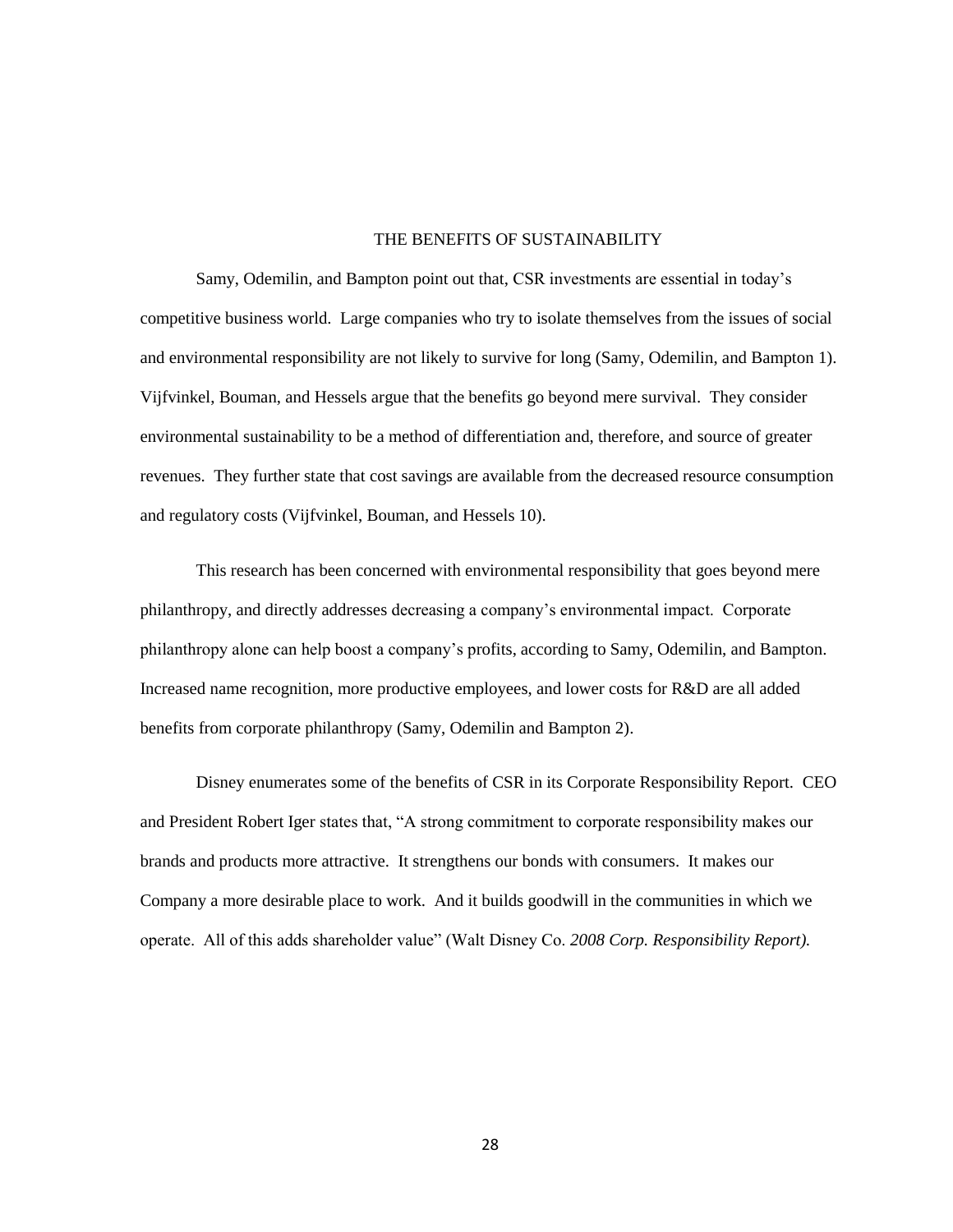## RECOMMENDED PROCESS

The analysis of the three CSR reports developed a recommended process for companies who are ready to enter the world of sustainable business. The process is reiterated here for clarity:

- Top-down implementation
- Use of Life Cycle Assessment to find areas of greatest impact
- Assessment by a team of experts
- Big goals that are made part of the company culture
- Inspiration and empowerment of employees in innovation to reach the goals
- A holistic approach to sustainability
- Integration of goals into the supply chain
- Optimization of logistics
- Sustainability built into the entire facility, into all of operations
- A beginning similar to Interface, attack waste  $1<sup>st</sup>$
- Conservation of water and electricity
- Reduction of greenhouse gases and other emissions, both direct (from fuel combustion) and indirect (through use of electricity)
- Improved product footprint through R&D and innovative design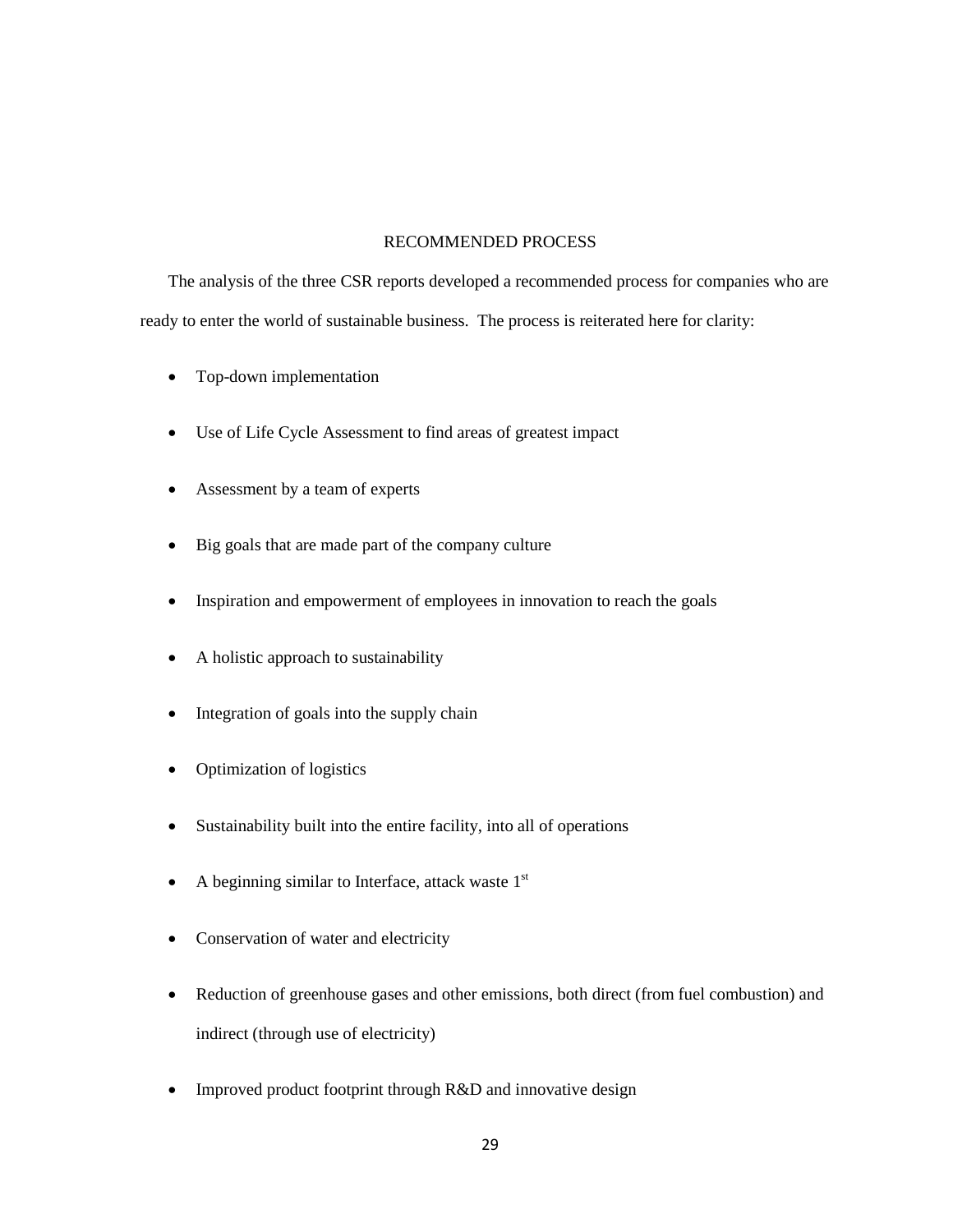- Reduction and redesign of packaging
- Purchase of recycled products

## Future Research

It is the intent of this exploratory study to build a base model for measuring a company's performance toward greater sustainability. The research seeks to create the foundation for future work that may someday measure what is currently considered intangible. In the interest of collaboration, the following recommendations are added for CSR reports. These recommendations are meant to make CSR reporting more comprehensible for stakeholders and to lead to cooperative efforts to finish the model.

- Shorter reports that are heavier on the numbers
- Easier to locate CSR information
- Sharing of information on intangible benefits so that future research can be completed

The proposed model should provide the building blocks that companies can utilize for placing value on the impact of their Sustainable Business practices. The model developed should be standardized for the use of all companies and should be widely applicable to a variety of industries. The model should be a basic platform that can be customized by companies to fit their specific needs, yet the model should be applicable enough that it truly represents a standard for measurement.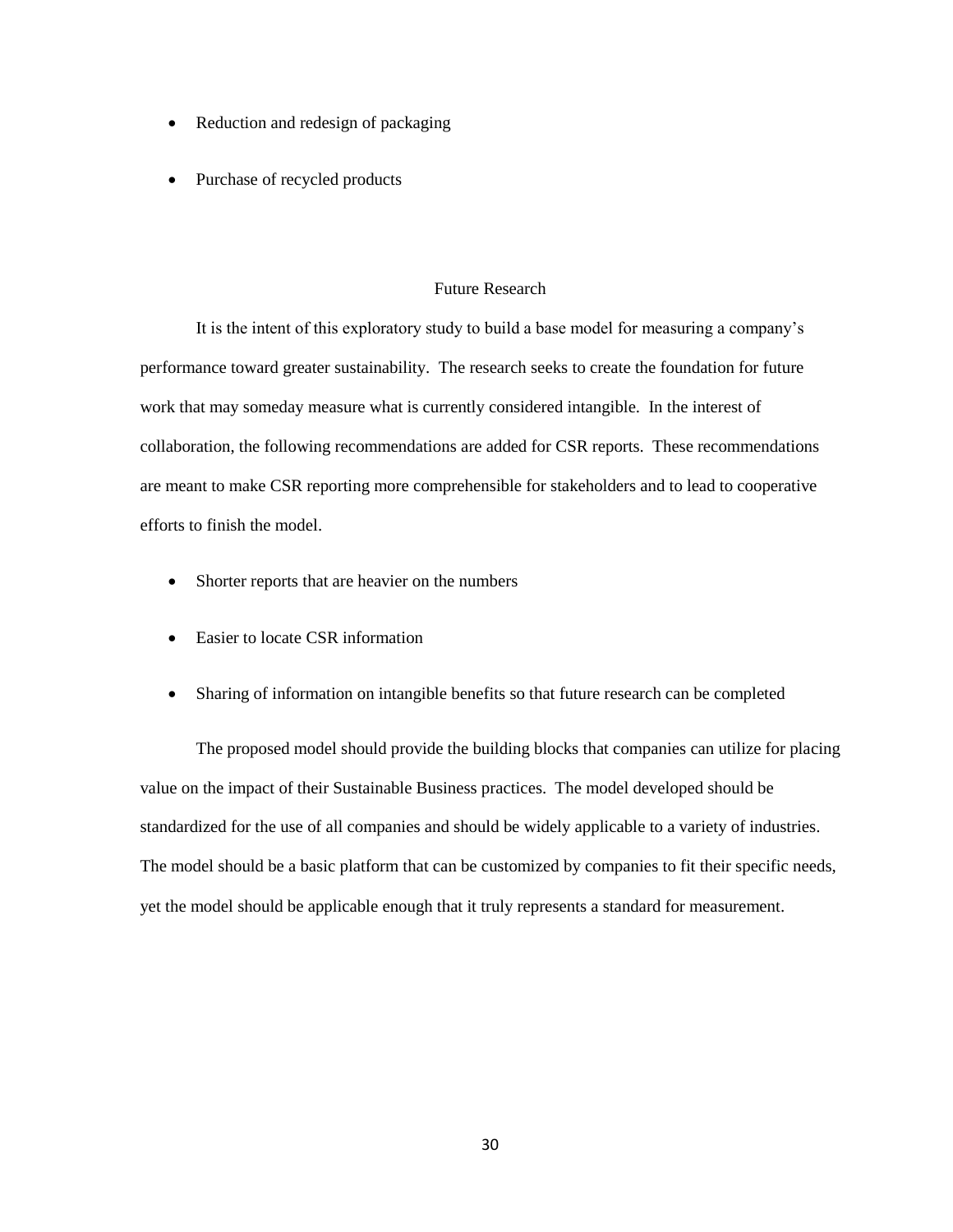#### WORKS CITED

"Business and Sustainable Development." *International Institute for Sustainable Development (IISD)*. Apr. 2011. <http://www.iisd.org/business/>.

"Interface Global - Ray Anderson Speaking Engagements." *Interface Global*. Mar.-Apr. 2011. <http://www.interfaceglobal.com/Company/Leadership-Team/Ray-Watch.aspx>.

*Interface*. Mar.-Apr. 2011. <www.interfaceglobal.com/sustainability>.

- Olson, Elizabeth C., Karl R. Haapala, and Gul E. Okudan. "Integration of Sustainability Issues during Early Design Stages in a Global Supply Chain Context." *AAAI 2011 Spring Symposium*. Feb. 2011. Mar.-Apr. 2011.
- Orti, Paulo S., Vagner Cavenaghi, and Joao P. Albino. "Sustainability and Performance Management Systems." *POMS 21st Annual Conference*. Vancouver, Canada. May 2010. Mar.-Apr. 2011.

*P&G 1999 Sustainability Report*. CSR Report.

*P&G 2010 Sustainability Report*. CSR Report.

"PG Heritage & Recognition: Drinking Water, Energy Star." *PG.com*. Mar.-Apr. 2011. <http://www.pg.com/en\_US/sustainability/heritage\_recognition.shtml>.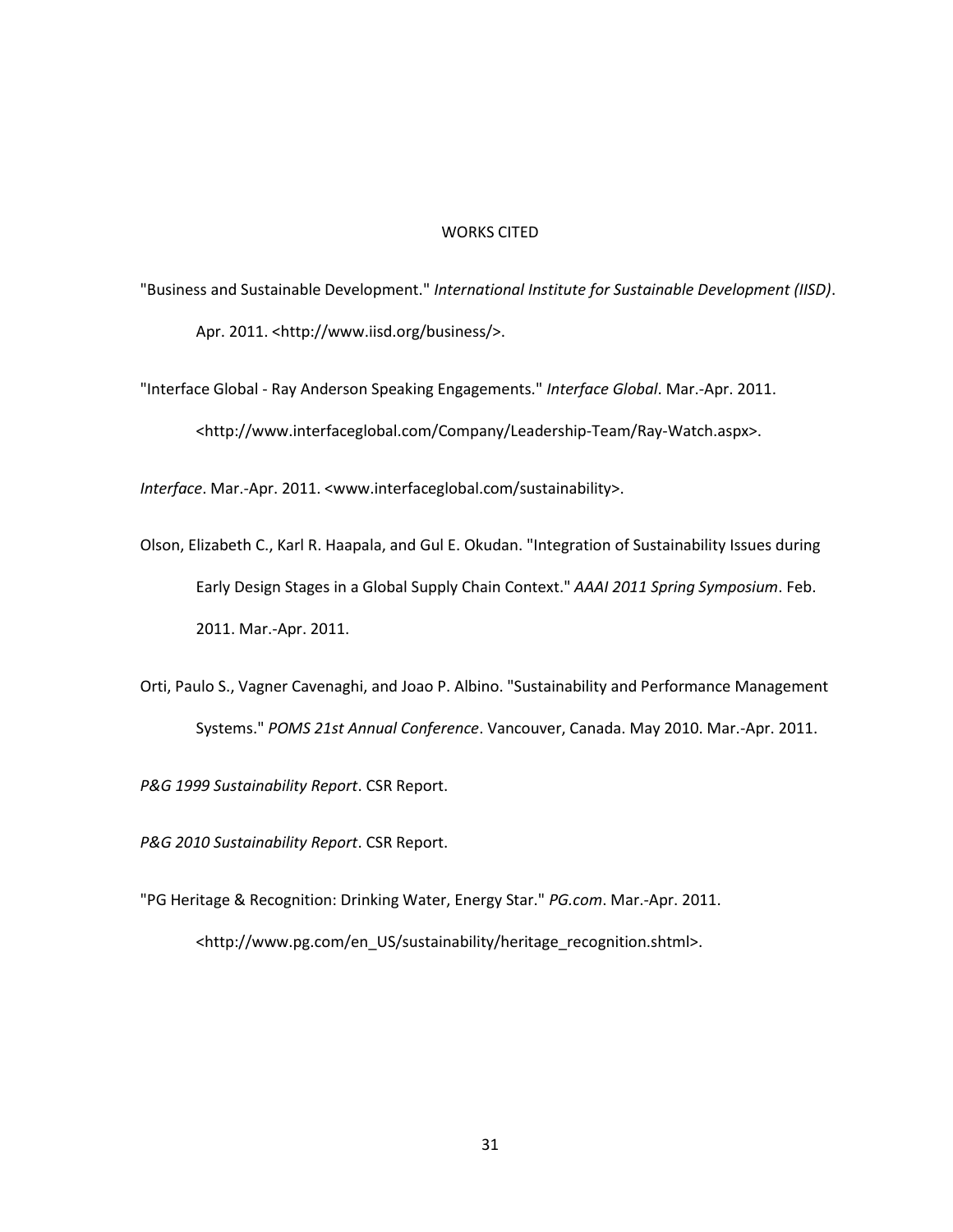Samy, Martin, Godwin Odemilin, and Roberta Bampton. "Corporate Social Responsibility: A Strategy for Sustainable Business Success. An Analysis of 20 Selected British Companies." *Corporate Governance* 10.2 (2010): 203-17. Mar.-Apr. 2011. [<http://www.scribd.com/doc/49506983/Corporate-Social>](http://www.scribd.com/doc/49506983/Corporate-Social).

Todd, Richard. "The Sustainable Industrialist: Ray Anderson of Interface." *Inc. Magazine* 1 Nov. 2006. Mar.-Apr. 2011.

[<http://www.inc.com/magazine/20061101/green50\\_industrialist.html>](http://www.inc.com/magazine/20061101/green50_industrialist.html).

- Vijfvinkel, Sjoerd, Nasser Bouman, and Jolanda Hessels. *Environmental Sustainability and Financial Performance of SMEs*. Rep. no. 267677. Zoetermeer, The Netherlands: EIM Research Reports, 2011.
- "The Walt Disney Company Corporate Citizenship Awards and Indices." *The Walt Disney Company and Affiliated Companies - Corporate Information*. Mar.-Apr. 2011. <http://corporate.disney.go.com/citizenship/awards.html>.
- "The Walt Disney Company Enviroport 2007." *The Walt Disney Company and Affiliated Companies – Corporate Information.* Mar.-Apr. 2011.

<http://corporate.disney.go.com/environmentality/enviroport/2007/>.

"The Walt Disney Company 2008 Corporate Responsibility Report." *The Walt Disney Company and Affiliated Companies - Corporate Information*. Mar.-Apr. 2011. <http://corporate.disney.go.com/citizenship/reportarchive.html>.

"The Walt Disney Company 2010 Corporate Citizenship Report." *The Walt Disney Company and Affiliated Companies - Corporate Information*. Mar.-Apr. 2011. <http://corporate.disney.go.com/citizenship/reportarchive.html>.